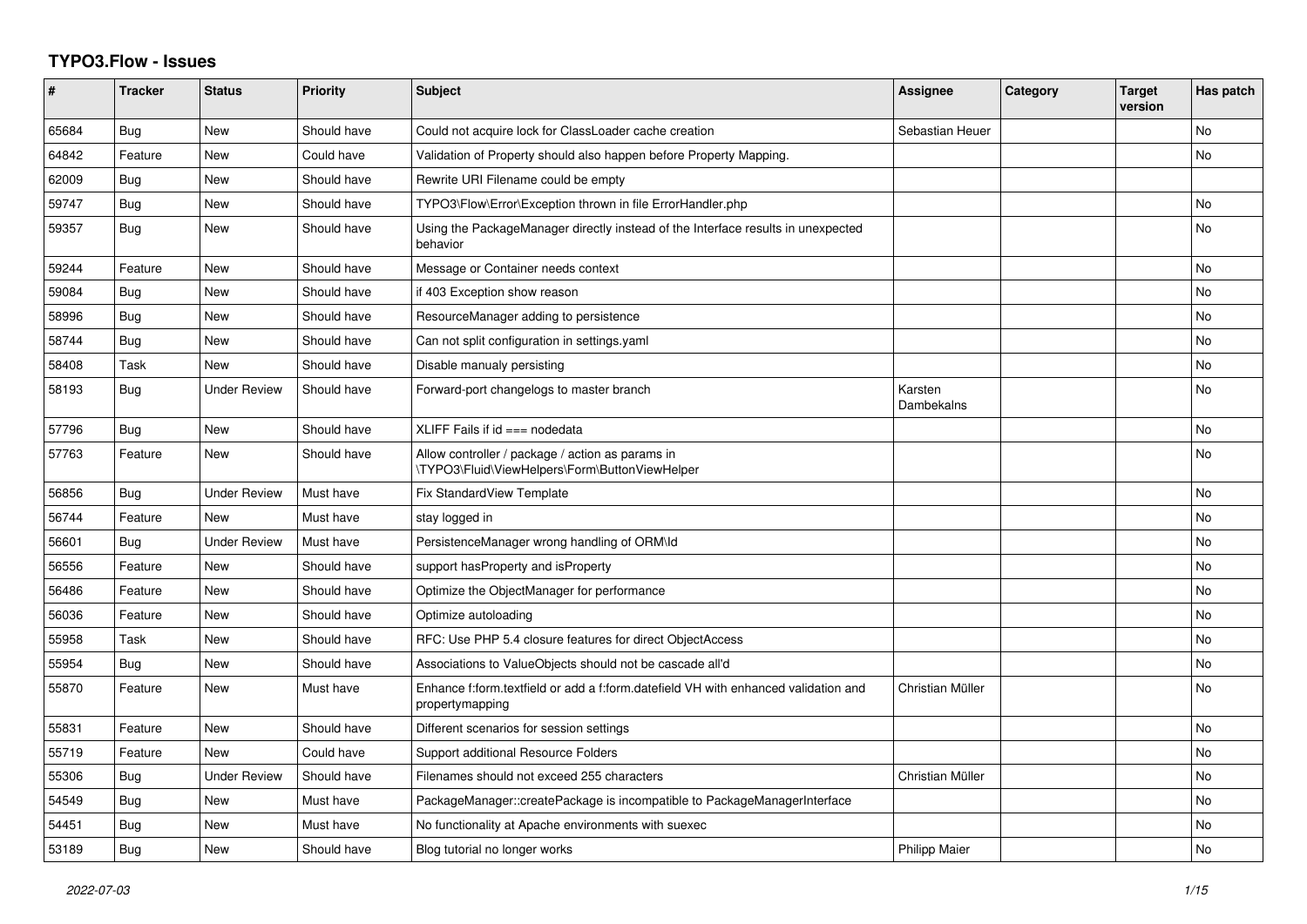| #     | <b>Tracker</b> | <b>Status</b>            | <b>Priority</b> | Subject                                                                            | <b>Assignee</b>       | Category | <b>Target</b><br>version | Has patch |
|-------|----------------|--------------------------|-----------------|------------------------------------------------------------------------------------|-----------------------|----------|--------------------------|-----------|
| 52945 | <b>Bug</b>     | New                      | Should have     | Excluded classes should only be excluded from reflection but still autoloaded      |                       |          |                          | No        |
| 52590 | Feature        | New                      | Should have     | Provide a way to get the Doctrine QueryBuilder                                     |                       |          |                          | No        |
| 52430 | Bug            | New                      | Should have     | Cannot convert from UUID to auto-increment ID                                      |                       |          |                          | No        |
| 52280 | Task           | <b>Under Review</b>      | Should have     | Throw Exception if there is an array in PSR-0 autoload                             |                       |          |                          | Yes       |
| 51972 | <b>Bug</b>     | New                      | Should have     | Joins for every deep property constraint make cartesian selection                  | Adrian Föder          |          |                          | Yes       |
| 51811 | <b>Bug</b>     | New                      | Should have     | Improve session handle when the authenticated account is removed from persitance   | Dominique Feyer       |          |                          | Yes       |
| 51530 | Task           | New                      | Should have     | Improve speed of Files::readDirectoryRecursively using RecursiveDirectoryIterator? |                       |          |                          | No        |
| 51286 | Task           | New                      | Should have     | Custom error views should introduce a controller context somehow                   |                       |          |                          | No        |
| 50869 | <b>Bug</b>     | New                      | Could have      | key() invoked on object                                                            |                       |          |                          | No        |
| 50342 | Bug            | New                      | Could have      | PropertyMapper: Use of interface method before implementation check                |                       |          |                          | No        |
| 49423 | <b>Bug</b>     | New                      | Must have       | Role name and packageKey are not accessible                                        |                       |          |                          | No        |
| 49372 | <b>Bug</b>     | New                      | Should have     | ObjectConverter ignores implemented interface when mapping subtype                 |                       |          |                          | No        |
| 49011 | <b>Bug</b>     | <b>Under Review</b>      | Should have     | Support executing TYPO3.Flow inside a PHAR                                         |                       |          |                          | No        |
| 48657 | Feature        | <b>Under Review</b>      | Should have     | support HTTP_RANGE                                                                 |                       |          |                          | No        |
| 48430 | <b>Bug</b>     | New                      | Should have     | Default validator-messages are not correctly formatted                             |                       |          |                          | No        |
| 48429 | Bug            | New                      | Should have     | Remove- and update-actions on repository are not persisted                         |                       |          |                          | No        |
| 48296 | Task           | <b>Needs</b><br>Feedback | Should have     | Missing method in ExceptionHandlerInterface                                        |                       |          |                          | No        |
| 47236 | <b>Bug</b>     | Needs<br>Feedback        | Should have     | Error at offset 6279 of 6338                                                       |                       |          |                          | <b>No</b> |
| 46910 | Feature        | New                      | Should have     | Composer integration - PackageStates.php                                           |                       |          |                          | No        |
| 46689 | <b>Bug</b>     | New                      | Must have       | The new ClassLoader swallows Fatal Errors                                          | Marc Neuhaus          |          |                          | No        |
| 46371 | Feature        | New                      | Should have     | Support compilation of static information in proxy classes                         | Christopher<br>Hlubek |          |                          | No        |
| 46073 | <b>Bug</b>     | <b>Under Review</b>      | Should have     | Scripts::executeCommand must be usable outsite of TYPO3.Flow                       |                       |          |                          | No        |
| 45851 | Feature        | Needs<br>Feedback        | Could have      | Allow referencing environment variables in Settings.yaml                           | Adrian Föder          |          |                          | No        |
| 45669 | <b>Bug</b>     | New                      | Should have     | PersistentObjectConverter does not convert ValueObjects by __identity              |                       |          |                          | No        |
| 45386 | <b>Bug</b>     | New                      | Could have      | Package::buildArrayOfClassFiles tries to determine class names from file paths     |                       |          |                          | No.       |
| 45272 | Bug            | New                      | Should have     | Related Value Objects get deleted by default cascading                             |                       |          |                          | No        |
| 45100 | Feature        | <b>Under Review</b>      | Should have     | RequestDispatchingAspect should check if entry point can handle current request    | Christopher<br>Hlubek |          |                          |           |
| 44123 | Feature        | New                      | Should have     | Make the "Flow requires the PHP setting "date.timezone"" error more beautiful      |                       |          |                          | No        |
| 43947 | Bug            | New                      | Should have     | Redirect to login after Session timeout                                            |                       |          |                          | No        |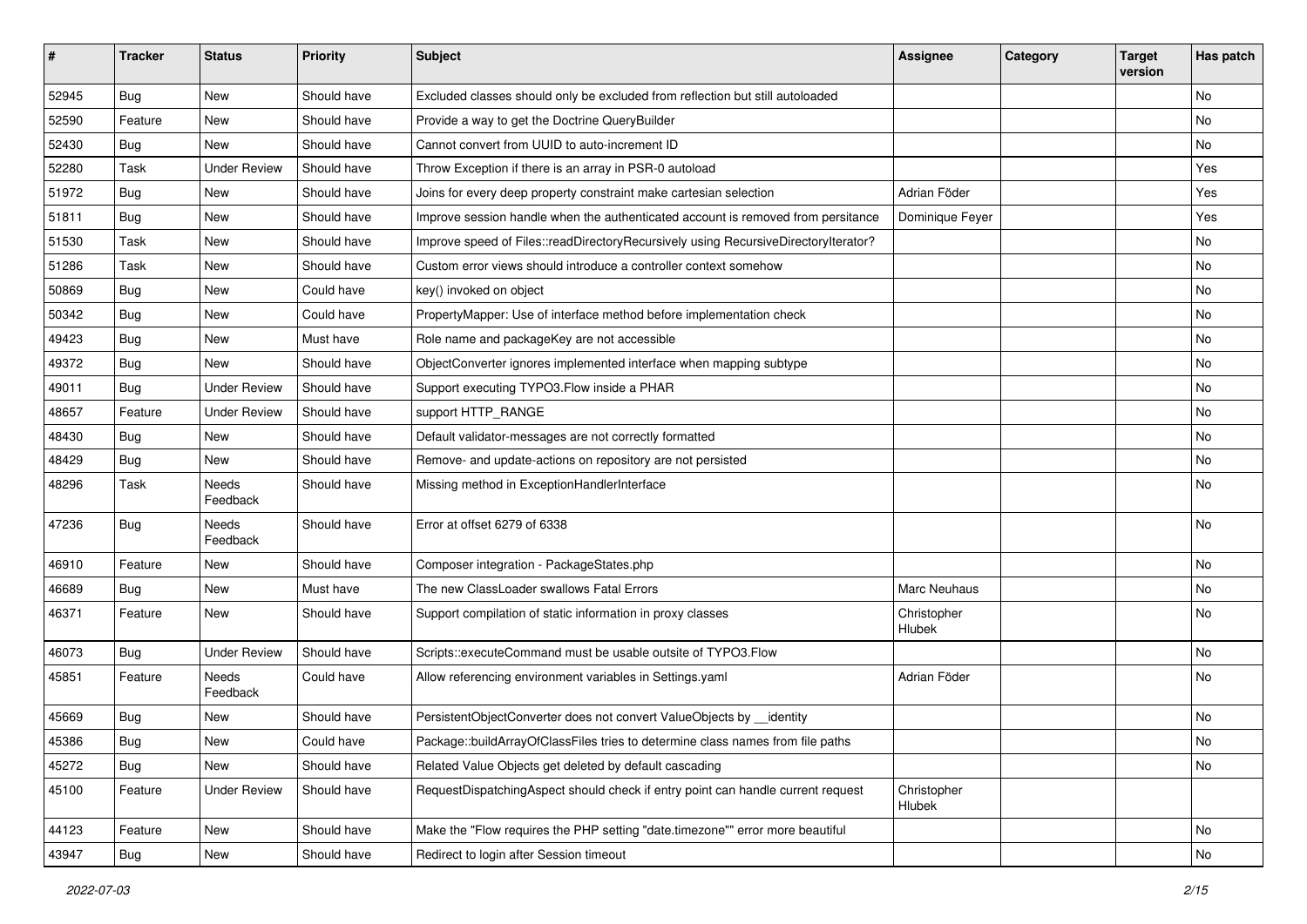| #     | <b>Tracker</b>   | <b>Status</b>       | <b>Priority</b> | Subject                                                                                              | <b>Assignee</b>        | Category | <b>Target</b><br>version | Has patch |
|-------|------------------|---------------------|-----------------|------------------------------------------------------------------------------------------------------|------------------------|----------|--------------------------|-----------|
| 43930 | Task             | Needs<br>Feedback   | Should have     | Remove canRender() completely?!                                                                      | Sebastian<br>Kurfuerst |          |                          | No        |
| 43841 | Feature          | New                 | Should have     | Add package support to validation errors                                                             |                        |          |                          | No        |
| 43621 | Bug              | <b>Under Review</b> | Must have       | Composer installer overwrites Settings.yaml.example                                                  | Karsten<br>Dambekalns  |          |                          | No        |
| 43572 | Feature          | New                 | Should have     | Uri should support manipulation of query arguments                                                   |                        |          |                          | <b>No</b> |
| 43082 | Feature          | Needs<br>Feedback   | Should have     | Add CLI support for scaffolding models, views, controller                                            |                        |          |                          | No        |
| 42550 | Task             | <b>Under Review</b> | Should have     | Add top-level .htaccess to block everything but Web                                                  | Karsten<br>Dambekalns  |          |                          | No        |
| 41727 | <b>Bug</b>       | Accepted            | Should have     | @Flow\Identity and @ORM\InheritanceType("JOINED") can't be used together                             | Karsten<br>Dambekalns  |          |                          | No        |
| 41533 | Bug              | Needs<br>Feedback   | Should have     | Ignored object-validation in editAction when redirecting back from updateAction                      |                        |          |                          | No        |
| 41148 | <b>Bug</b>       | <b>New</b>          | Must have       | Converting of ValueObjects                                                                           |                        |          |                          | No        |
| 40824 | <b>Bug</b>       | Needs<br>Feedback   | Should have     | Modified action controller methods not detected properly                                             | Andreas Förthner       |          |                          | No        |
| 38216 | <b>Bug</b>       | Needs<br>Feedback   | Should have     | Static method calls in reflected classes refer to _Original class                                    |                        |          |                          | No        |
| 36634 | <b>Bug</b>       | New                 | Should have     | Reconstituted entities do not have their properties set when initializeObject() is called            |                        |          |                          | <b>No</b> |
| 36633 | <b>Bug</b>       | New                 | Should have     | Reconstituted entities should not have the FLOW3_Persistence_clone property set                      |                        |          |                          | No        |
| 36510 | Feature          | New                 | Should have     | <b>Firewall Redirect?</b>                                                                            |                        |          |                          | No        |
| 36509 | Feature          | New                 | Should have     | redirectToUri to an uri with acl forces a 403 because of missing csrf token.                         |                        |          |                          | No        |
| 35970 | Task             | New                 | Should have     | Improve performance of Utility/Arrays::integerExplode by using array_map                             |                        |          |                          | No        |
| 35831 | <b>Bug</b>       | New                 | Must have       | Deleting or unpublishing of a resource deletes all published symlinks<br>(Web/_Resources/Persistent) |                        |          |                          | No        |
| 34404 | Bug              | <b>New</b>          | Should have     | JsonView transformObject does not respect _descendAll configuration                                  |                        |          |                          | No        |
| 33710 | Feature          | New                 | Should have     | Configuration based on Domain                                                                        |                        |          |                          | No        |
| 33293 | <b>Bug</b>       | New                 | Should have     | Injection to private variable results in injection of the the wrong class                            |                        |          |                          | No        |
| 33258 | Major<br>Feature | Accepted            | Should have     | Implement support for Assetic                                                                        |                        |          |                          | No        |
| 32873 | <b>Bug</b>       | Accepted            | Must have       | Value changes for logged in account are not persisted due to session serialization                   | Karsten<br>Dambekalns  |          |                          | No        |
| 32294 | Feature          | New                 | Should have     | Lazy initialization of loggers                                                                       |                        |          |                          | No        |
| 31484 | Feature          | Needs<br>Feedback   | Could have      | possibility to modify inner workings of proxy class builder                                          |                        |          |                          | No        |
| 30258 | Feature          | New                 | Should have     | Support optional package dependencies                                                                |                        |          |                          |           |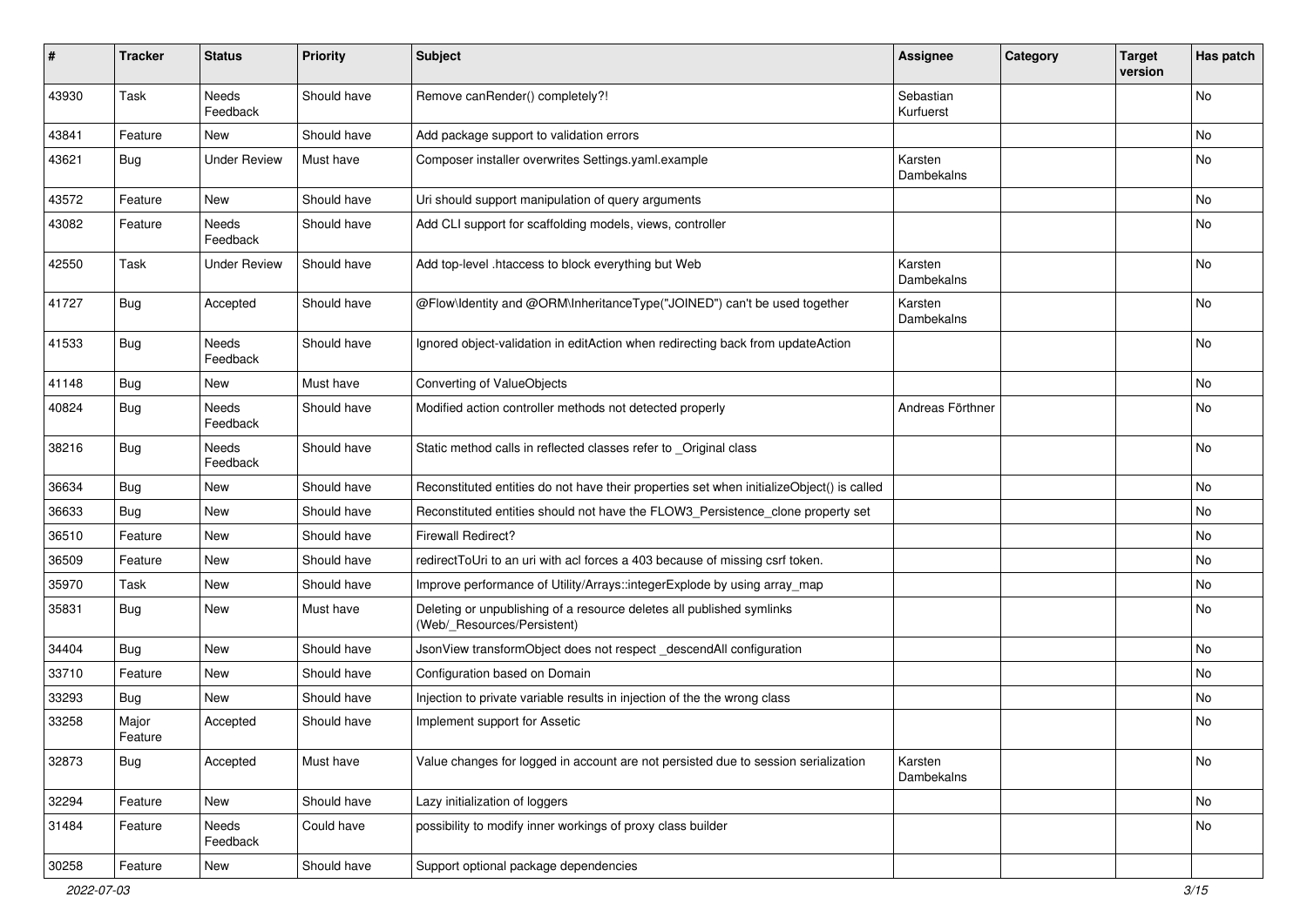| #     | <b>Tracker</b>   | <b>Status</b>       | <b>Priority</b> | <b>Subject</b>                                                                                             | <b>Assignee</b>       | Category        | <b>Target</b><br>version | Has patch |
|-------|------------------|---------------------|-----------------|------------------------------------------------------------------------------------------------------------|-----------------------|-----------------|--------------------------|-----------|
| 29476 | Feature          | <b>New</b>          | Should have     | Provider rendering time and query count for request                                                        |                       |                 |                          |           |
| 29258 | Feature          | Needs<br>Feedback   | Should have     | Provide a way to override classes by environment                                                           |                       |                 |                          | No        |
| 28074 | Feature          | Needs<br>Feedback   | Should have     | Provide a shell script that installs Phoenix or FLOW3 from git                                             | Markus Bucher         |                 |                          | No        |
| 27379 | Bug              | Needs<br>Feedback   | Must have       | add check to clear the database at tearDown in testing                                                     |                       |                 |                          | No        |
| 27322 | Feature          | On Hold             | Should have     | Add support for Appserver-in-PHP, which could result in much faster executions.                            | Christopher<br>Hlubek |                 |                          | No        |
| 26986 | Feature          | Accepted            | Should have     | Debug toolbar                                                                                              | Christian Müller      |                 |                          | No        |
| 11039 | Bug              | Needs<br>Feedback   | Must have       | Static object container injects properties to result of factory object                                     |                       |                 |                          | No        |
| 8981  | Feature          | New                 | Could have      | Security/Performance: Provide Webserver Configuration file for common webservers -<br>do not use .htaccess |                       |                 |                          |           |
| 3585  | Major<br>Feature | <b>New</b>          | Should have     | Implement support for value objects                                                                        |                       |                 |                          | No        |
| 44148 | Bug              | <b>New</b>          | Should have     | Documentation for executeCommand() needs clarification                                                     |                       |                 | 2.0.1                    | No.       |
| 58579 | Feature          | New                 | Should have     | Adding own environment constants to Flow                                                                   |                       |                 | 2.x                      | No        |
| 56639 | Feature          | New                 | Must have       | Implement "getPrivateStorageUriByResource()" for recieving (image-) file URIs                              | Robert Lemke          |                 | 2.x                      |           |
| 40802 | Bug              | Accepted            | Should have     | Documentation mistake (authentication)                                                                     | Karsten<br>Dambekalns | Documentation - | 1.1.1                    | No        |
| 38004 | Bug              | Accepted            | Should have     | Missing CheatSheet folder for Getting Started manual                                                       | Karsten<br>Dambekalns | Documentation - | 1.1.1                    | No        |
| 8923  | Task             | <b>Under Review</b> | Could have      | Provide a Nginx Server Configuration for FLOW3                                                             | Christian Müller      | Documentation - | 1.1.1                    | No        |
| 58975 | Bug              | New                 | Must have       | Fix command for Linux in Qucikstart documentation                                                          |                       | Documentation - |                          | No        |
| 57972 | Bug              | New                 | Should have     | Missing @ManyToOne in example for resource                                                                 |                       | Documentation - |                          | No        |
| 46120 | Bug              | New                 | Must have       | Important step missing in the installation chapter                                                         |                       | Documentation - |                          | No        |
| 45623 | Bug              | New                 | Should have     | SQL error when calling TYPO3.Blog Setup controller                                                         |                       | Documentation - |                          | No        |
| 45249 | Bug              | New                 | Must have       | Update composer project-create command listing                                                             |                       | Documentation - |                          | No        |
| 44542 | Task             | New                 | Should have     | Mention the risk of requestPatterns regarding foreign package's SecurityContext<br>usage                   | Adrian Föder          | Documentation - |                          | No        |
| 39414 | Bug              | New                 | Should have     | <b>Security Documentation</b>                                                                              |                       | Documentation - |                          | No        |
| 38038 | Task             | Accepted            | Should have     | Proofread FLOW3 manual                                                                                     | Ryan J. Peterson      | Documentation - |                          | No        |
| 31339 | Task             | On Hold             | Could have      | Search                                                                                                     |                       | Documentation - |                          | No        |
| 29202 | Task             | New                 | Should have     | Provide a Cherokee Server Configuration for FLOW3                                                          |                       | Documentation - |                          |           |
| 27561 | Task             | Accepted            | Could have      | Complete documentation                                                                                     |                       | Documentation - |                          | No        |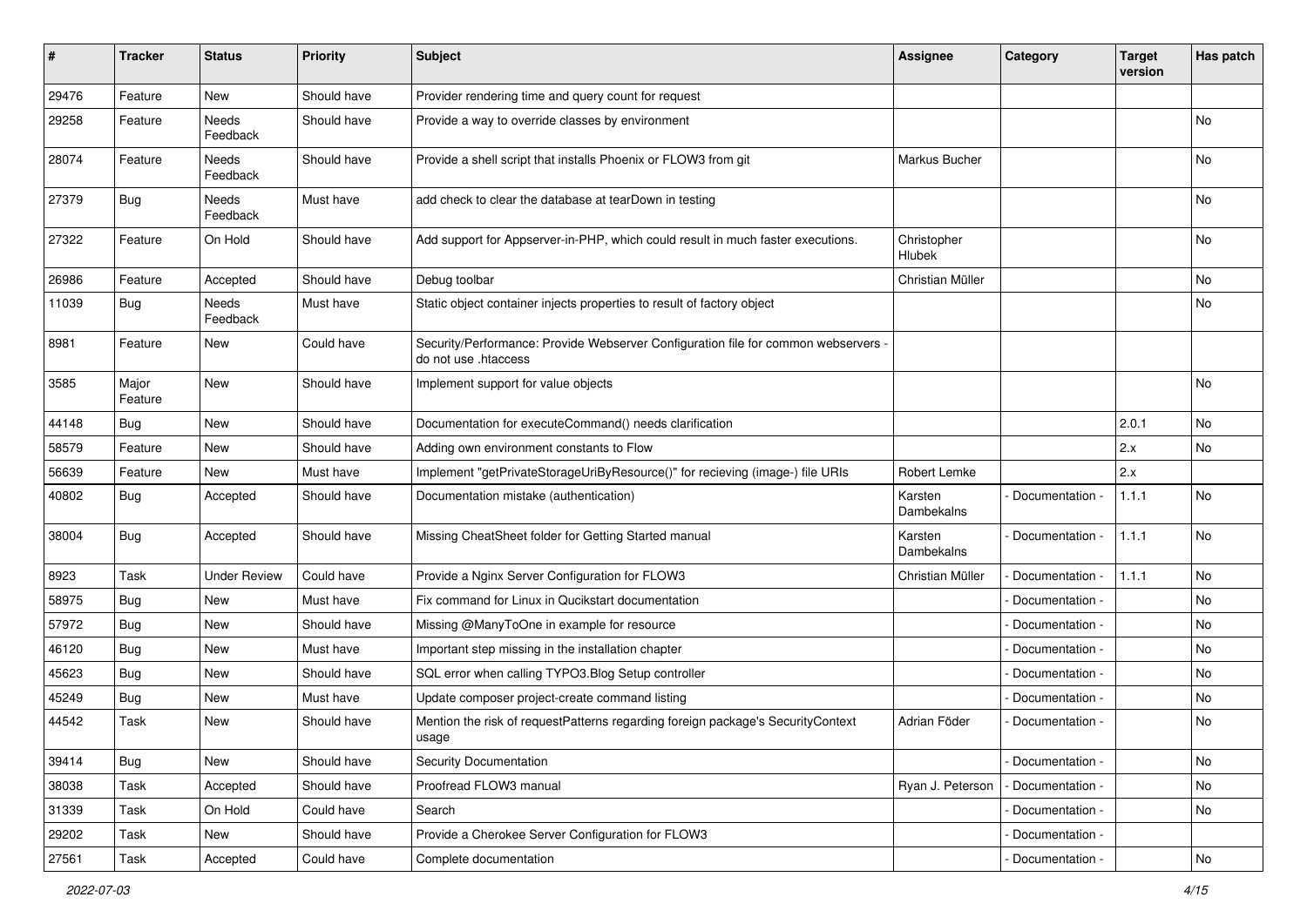| #     | <b>Tracker</b> | <b>Status</b> | <b>Priority</b> | <b>Subject</b>                                                                                                                         | <b>Assignee</b>       | Category                         | <b>Target</b><br>version | Has patch |
|-------|----------------|---------------|-----------------|----------------------------------------------------------------------------------------------------------------------------------------|-----------------------|----------------------------------|--------------------------|-----------|
| 42465 | Task           | New           | Should have     | Document i18n settings                                                                                                                 |                       | Documentation -                  | 2.0.1                    | No        |
| 40854 | Task           | New           | Must have       | Update security documentation (authentication in 1.2)                                                                                  |                       | Documentation -                  | 2.0.1                    | No.       |
| 59878 | Bug            | New           | Must have       | TYPO3\Flow\Core\Booting\Exception\SubProcessException thrown in file Scripts.php                                                       |                       | <b>Error Handler</b><br>Report - | 1.1.1                    | No        |
| 59140 | Bug            | New           | -- undefined -- | TYPO3\Flow\Error\Exception thrown in file ErrorHandler.php                                                                             |                       | <b>Error Handler</b><br>Report - |                          | No.       |
| 59049 | Bug            | <b>New</b>    | Should have     | TYPO3\Flow\Error\Exception thrown in file ErrorHandler.php                                                                             |                       | - Error Handler<br>Report -      |                          | <b>No</b> |
| 54381 | <b>Bug</b>     | <b>New</b>    | -- undefined -- | TYPO3\Flow\Core\Booting\Exception\SubProcessException thrown in file Scripts.php                                                       |                       | <b>Error Handler</b><br>Report - |                          | No.       |
| 53851 | Bug            | <b>New</b>    | -- undefined -- | TYPO3\Flow\Core\Booting\Exception\SubProcessException thrown in file Scripts.php                                                       |                       | <b>Error Handler</b><br>Report - |                          | No        |
| 52005 | Bug            | New           | Could have      | TYPO3\Flow\Error\Exception thrown in file ErrorHandler.php                                                                             |                       | <b>Error Handler</b><br>Report - |                          | No.       |
| 51704 | Bug            | New           | -- undefined -- | TYPO3\Flow\Error\Exception thrown in file ErrorHandler.php                                                                             |                       | <b>Error Handler</b><br>Report - |                          | No        |
| 49801 | Bug            | <b>New</b>    | -- undefined -- | TYPO3\Flow\Security\Exception\AccessDeniedException thrown in file<br>TYPO3_Flow_Security_Authorization_AccessDecisionVoterManager.php |                       | - Error Handler<br>Report -      |                          | <b>No</b> |
| 48873 | Bug            | New           | Should have     | Error when calling resourceManager->deleteResource on unpublished Resource                                                             |                       | <b>Error Handler</b><br>Report - |                          | No        |
| 58894 | Bug            | New           | Must have       | MySQL max key length exceeded during Neos setup                                                                                        |                       | - Error Handler<br>Report -      | 2.x                      | No        |
| 39609 | Feature        | Accepted      | Should have     | <b>Migration Version</b>                                                                                                               | Karsten<br>Dambekalns | - Migrations -                   |                          | <b>No</b> |
| 37831 | Task           | <b>New</b>    | Could have      | Evaluate using PHP 5.4's internal web server for Functional Testing                                                                    |                       | - Testing -                      |                          | <b>No</b> |
| 37473 | Bug            | New           | Must have       | Subsequent Exceptions related to Doctrine Entity Manager makes it snap shut                                                            |                       | - Testing -                      |                          | No        |
| 3755  | Task           | New           | Must have       | Concurrency stress testing and cache mechanism                                                                                         |                       | - Testing -                      |                          |           |
| 51489 | Bug            | New           | -- undefined -- | Doctrine\Common\Annotations\AnnotationException thrown in file<br>AnnotationException.php                                              |                       | Annotations                      |                          | No        |
| 55957 | Task           | New           | Should have     | RFC: Optimize AOP proxies                                                                                                              |                       | <b>AOP</b>                       |                          | No        |
| 47404 | Feature        | <b>New</b>    | Could have      | Add getters and setters methods for introduced properties                                                                              |                       | <b>AOP</b>                       |                          | No.       |
| 37571 | Bug            | New           | Must have       | Inherited proxies fail when implementing __clone                                                                                       |                       | <b>AOP</b>                       |                          | No        |
| 27045 | Bug            | New           | Should have     | Introduced properties are not available in the reflection service during a compile run                                                 |                       | <b>AOP</b>                       |                          |           |
| 6712  | Feature        | Accepted      | Should have     | Implement mixin support                                                                                                                | Robert Lemke          | <b>AOP</b>                       |                          |           |
| 2974  | Bug            | New           | Must have       | Aspect / Proxy Cache is not emptied automatically if an interface used for introduction<br>was modified                                | Robert Lemke          | AOP                              |                          |           |
| 890   | Feature        | New           | Should have     | Add priority for advice chains                                                                                                         | Robert Lemke          | AOP                              |                          |           |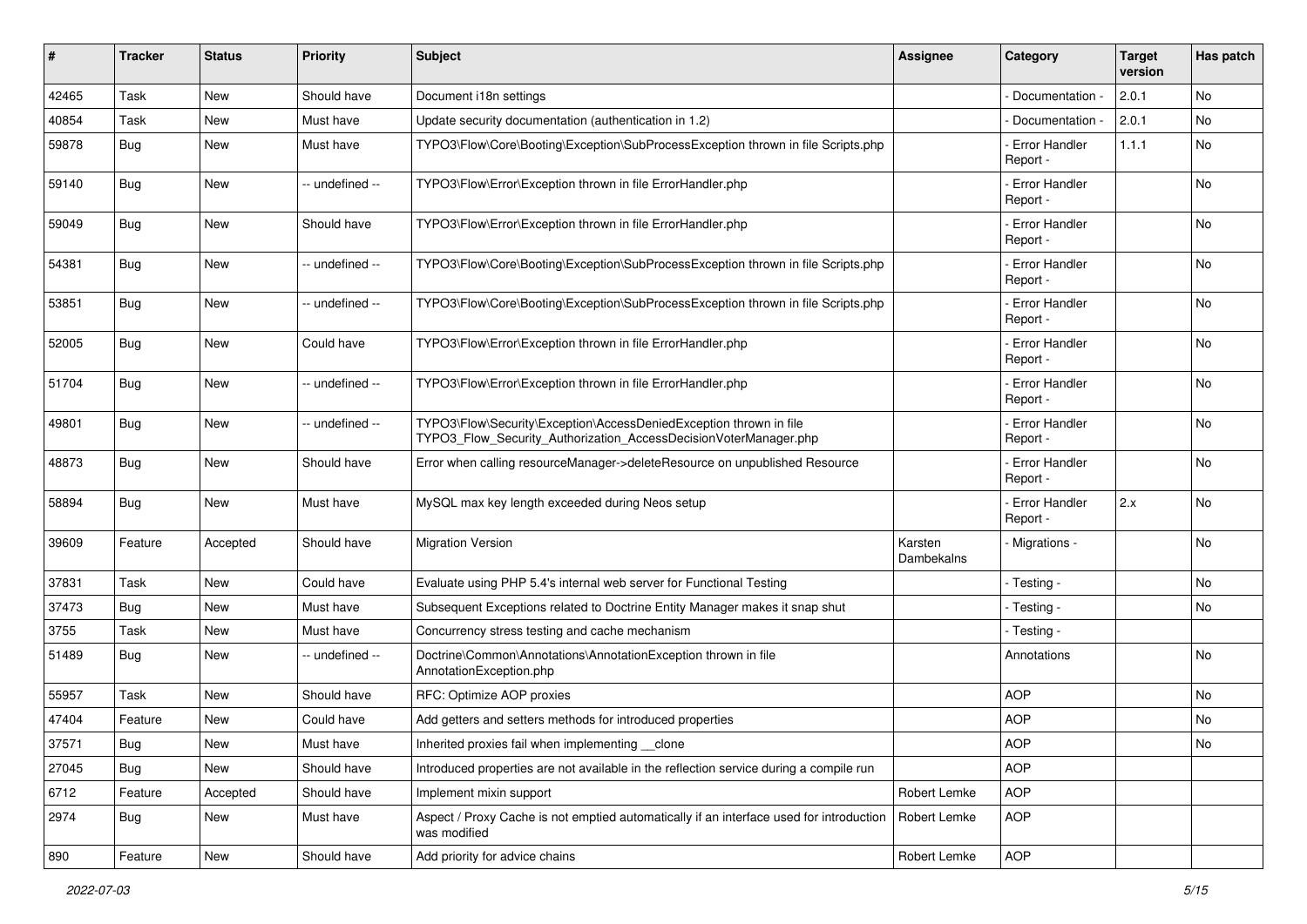| ∦     | <b>Tracker</b> | <b>Status</b>            | <b>Priority</b> | <b>Subject</b>                                                                                               | <b>Assignee</b>       | Category      | <b>Target</b><br>version | Has patch |
|-------|----------------|--------------------------|-----------------|--------------------------------------------------------------------------------------------------------------|-----------------------|---------------|--------------------------|-----------|
| 58153 | Bug            | New                      | Should have     | Session - Scope, Property with interface annotation fails at wakeup                                          |                       | <b>AOP</b>    | 2.1                      | <b>No</b> |
| 54446 | <b>Bug</b>     | <b>New</b>               | Should have     | Cache filebackend 'include_once'                                                                             |                       | Cache         |                          | No.       |
| 53262 | Bug            | New                      | Should have     | FileBakend have some race condition                                                                          | Dominique Feyer       | Cache         |                          | Yes       |
| 46823 | Task           | Accepted                 | Should have     | Detect APC and APCu correctly                                                                                |                       | Cache         |                          | No        |
| 46816 | Feature        | New                      | Should have     | Add xcache cache backend                                                                                     |                       | Cache         |                          | No        |
| 46318 | Feature        | <b>New</b>               | Should have     | [caching framework] Extend cache interface to handle multiple entries                                        |                       | Cache         |                          | <b>No</b> |
| 46216 | Feature        | New                      | Should have     | Add wincache cache backend                                                                                   |                       | Cache         |                          | No        |
| 40410 | <b>Bug</b>     | <b>Needs</b><br>Feedback | Should have     | Exception when using Apc, Memcached of Redis cache backend for reflection status<br>and object configuration | Karsten<br>Dambekalns | Cache         |                          | No        |
| 39699 | Bug            | Accepted                 | Should have     | SQL DDL for TYPO3\FLOW3\Cache\Backend\PdoBackend                                                             | Karsten<br>Dambekalns | Cache         |                          | <b>No</b> |
| 1785  | Feature        | <b>New</b>               | Must have       | Automatic garbage collection for expired cache entries                                                       |                       | Cache         |                          |           |
| 32707 | Bug            | Accepted                 | Must have       | <b>Bad Bad FileBackend</b>                                                                                   | Karsten<br>Dambekalns | Cache         | 2.0.1                    | <b>No</b> |
| 55199 | Feature        | New                      | Should have     | Avoid Buffering of Shell output                                                                              |                       | Cli           |                          | No        |
| 37885 | Feature        | New                      | Could have      | Add CLI to show the object-configuration for a FLOW3 object-name                                             | <b>Martin Ficzel</b>  | Cli           |                          | No        |
| 35709 | Task           | New                      | Should have     | Implement global Command aliases                                                                             |                       | Cli           |                          | No        |
| 50382 | Task           | <b>New</b>               | Should have     | Impossible to use arguments in CLI that are added by overriding<br>initializeCommandMethodArguments()        |                       | Command       |                          | No        |
| 33465 | Bug            | <b>New</b>               | Should have     | Some vital commands to recover the system fail when recovery is needed                                       |                       | Command       |                          | <b>No</b> |
| 33069 | Task           | New                      | Should have     | Make command output sparse, implement generic verbose switch                                                 |                       | Command       |                          | No        |
| 45041 | Bug            | <b>New</b>               | Must have       | Set file permissions doesnt work                                                                             |                       | Command       | 2.0.1                    | <b>No</b> |
| 60095 | Feature        | <b>Under Review</b>      | Should have     | LockManager's LockHoldingStackPage should be configurable                                                    |                       | Configuration |                          | No        |
| 48596 | Bug            | <b>Under Review</b>      | Should have     | Ignored Tags configuration should be easier to configure from packages                                       | Alexander Berl        | Configuration |                          | No        |
| 37373 | Feature        | <b>Under Review</b>      | Should have     | Make annotation overrides / "injection" via Objects.yaml possible                                            | <b>Marc Neuhaus</b>   | Configuration |                          | No        |
| 8464  | Feature        | <b>New</b>               | Should have     | Write settings using the ConfigurationManager                                                                |                       | Configuration |                          | No        |
| 51312 | <b>Bug</b>     | New                      | Should have     | Default php error handler generates warning (when loading<br>TYPO3\Flow\Error\Exception class)               |                       | Core          | 2.0                      | No        |
| 58622 | Feature        | New                      | Must have       | Clearer Exception: Array to string conversion                                                                |                       | Core          |                          | No        |
| 56544 | <b>Bug</b>     | New                      | Must have       | FLOW Exception on tar package inclusion via composer                                                         |                       | Core          |                          | No        |
| 54181 | <b>Bug</b>     | New                      | Could have      | Use date default timezone get() instead of ini get('date.timezone')                                          |                       | Core          |                          | Yes       |
| 52909 | Bug            | New                      | Should have     | Class Loader fallback to non-proxy hides fatal errors                                                        |                       | Core          |                          | No        |
| 51120 | <b>Bug</b>     | New                      | Must have       | \TYPO3\Flow\Core\Booting::buildSubprocessCommand - wrong command if passed<br>more than one parameters       |                       | Core          |                          | No        |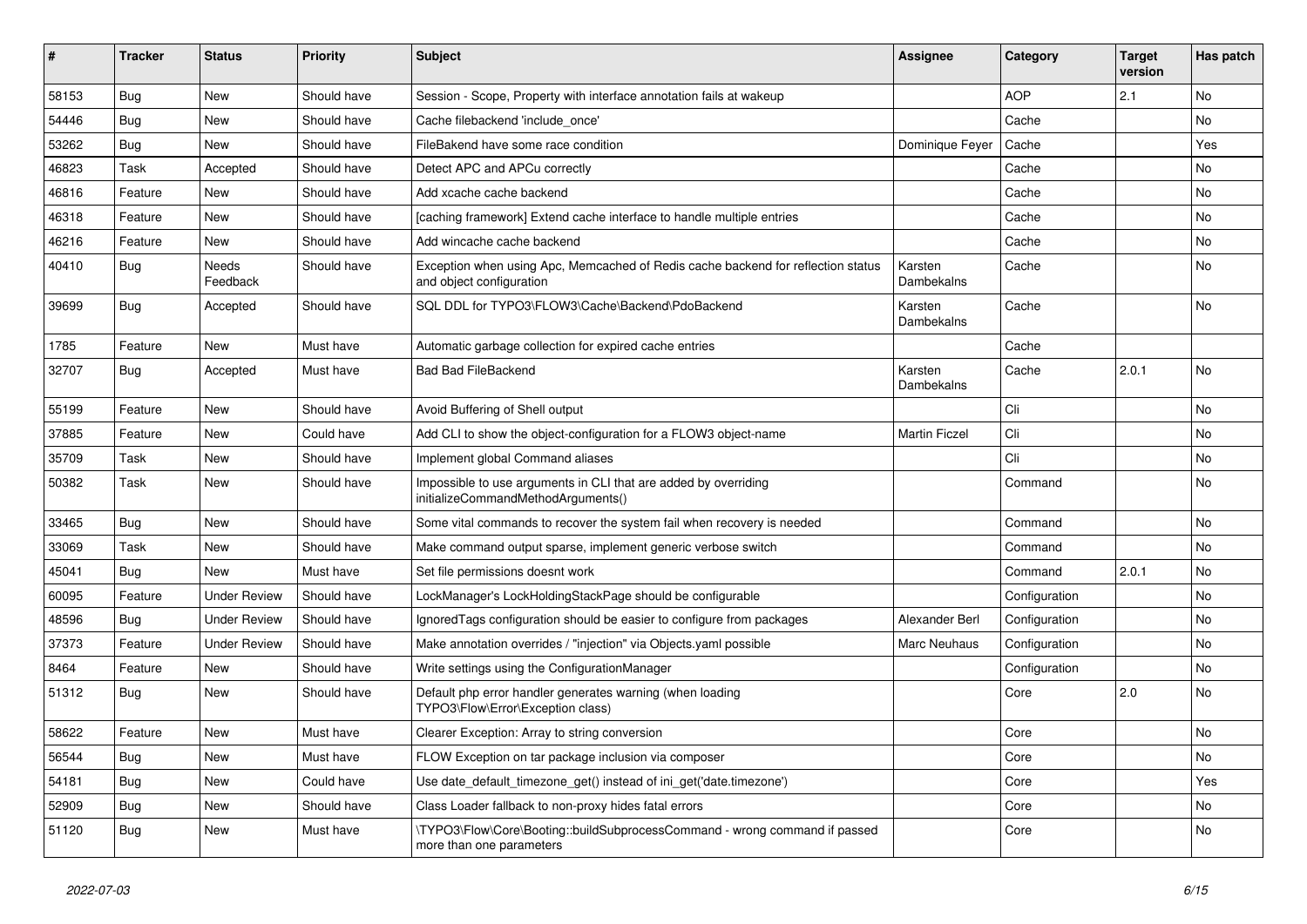| ∦     | <b>Tracker</b>   | <b>Status</b>            | <b>Priority</b> | <b>Subject</b>                                                                                     | <b>Assignee</b>       | Category         | <b>Target</b><br>version | Has patch |
|-------|------------------|--------------------------|-----------------|----------------------------------------------------------------------------------------------------|-----------------------|------------------|--------------------------|-----------|
| 50080 | Bug              | <b>Needs</b><br>Feedback | Should have     | Broken concept for CLI/Web separation                                                              | Karsten<br>Dambekalns | Core             |                          | <b>No</b> |
| 42520 | Bug              | <b>New</b>               | Must have       | Cache must be flushed globally for package state changes                                           |                       | Core             |                          | <b>No</b> |
| 40555 | Feature          | Accepted                 | Must have       | Missing command arguments parameter in Core\Booting\Scripts::executeCommand()                      | Karsten<br>Dambekalns | Core             |                          | Yes       |
| 39088 | Feature          | <b>New</b>               | Should have     | Add a sgnalslot before compilation                                                                 |                       | Core             |                          | <b>No</b> |
| 38222 | Feature          | <b>New</b>               | Could have      | Step execution signals with concrete name                                                          |                       | Core             |                          | <b>No</b> |
| 33049 | Feature          | New                      | Could have      | Allow configuration of context without environment variable (needed for IIS)                       |                       | Core             |                          | No        |
| 32574 | Bug              | Accepted                 | Should have     | FLOW3 enters fork bombs when using cgi-fcgi vs cli                                                 | Karsten<br>Dambekalns | Core             |                          | No        |
| 30418 | Feature          | New                      | Should have     | Package bootstrapping following dependencies                                                       |                       | Core             |                          |           |
| 51809 | Bug              | <b>Under Review</b>      | Must have       | Commit "[BUGFIX] Published resources don't support symlinks" produces an fatal<br>error on Windows | Adrian Föder          | Core             | 2.0.1                    | No        |
| 47487 | <b>Bug</b>       | New                      | Should have     | Functional test classes in package without classes are not compiled                                |                       | Core             | 2.0.1                    | No        |
| 46425 | Task             | <b>Under Review</b>      | Should have     | DI proxy classes use raw reflection instead of RelfectionService                                   | Christian Müller      | Core             | 2.0.1                    | No        |
| 43541 | <b>Bug</b>       | <b>New</b>               | Should have     | Incomplete classes path detection for PSR-0                                                        |                       | Core             | 2.0.1                    | <b>No</b> |
| 39096 | Bug              | <b>New</b>               | Should have     | Unnecessary compile invoked in non production context?                                             |                       | Core             | 2.0.1                    | No        |
| 35868 | Bug              | On Hold                  | Must have       | Unstable condition in Utility\Environment                                                          | Karsten<br>Dambekalns | Environment      |                          | No        |
| 36955 | Feature          | <b>New</b>               | Should have     | Add type filter to var dump()                                                                      |                       | Error            |                          | <b>No</b> |
| 58184 | Major<br>Feature | <b>New</b>               | Should have     | HTTP request argument building for different use cases                                             |                       | Http             |                          | <b>No</b> |
| 56916 | Feature          | New                      | Should have     | Support PATCH request method as of RFC5789                                                         |                       | Http             |                          | <b>No</b> |
| 51763 | Bug              | <b>New</b>               | Should have     | HttpRequest always returns content of the current request                                          |                       | Http             |                          | <b>No</b> |
| 47339 | Feature          | <b>Needs</b><br>Feedback | Could have      | Allow RequestHandlers to get the current Request injected                                          | Alexander Berl        | Http             |                          | <b>No</b> |
| 47073 | <b>Bug</b>       | <b>New</b>               | Must have       | Cookie causes Error after Update                                                                   |                       | Http             |                          | <b>No</b> |
| 44712 | Task             | Accepted                 | Should have     | Decouple Argument-Building in the HTTP-Request-Constructor                                         |                       | Http             |                          | <b>No</b> |
| 37212 | Feature          | Accepted                 | Must have       | Edge Side Includes (ESI)                                                                           | Robert Lemke          | Http             |                          | No        |
| 49806 | Task             | Accepted                 | Should have     | Date formatting should care about the time zone                                                    | Adrian Föder          | 118n             |                          | No        |
| 46066 | <b>Bug</b>       | New                      | Should have     | Currency formatter uses wrong format for ISO 4217 currency codes                                   |                       | 118n             |                          | No        |
| 36840 | Task             | Accepted                 | Should have     | Improve exception for wrong locales                                                                | Karsten<br>Dambekalns | 118n             |                          | No        |
| 35388 | Feature          | <b>New</b>               | Could have      | Use the current package as default for translations within controllers                             |                       | 118 <sub>n</sub> |                          | <b>No</b> |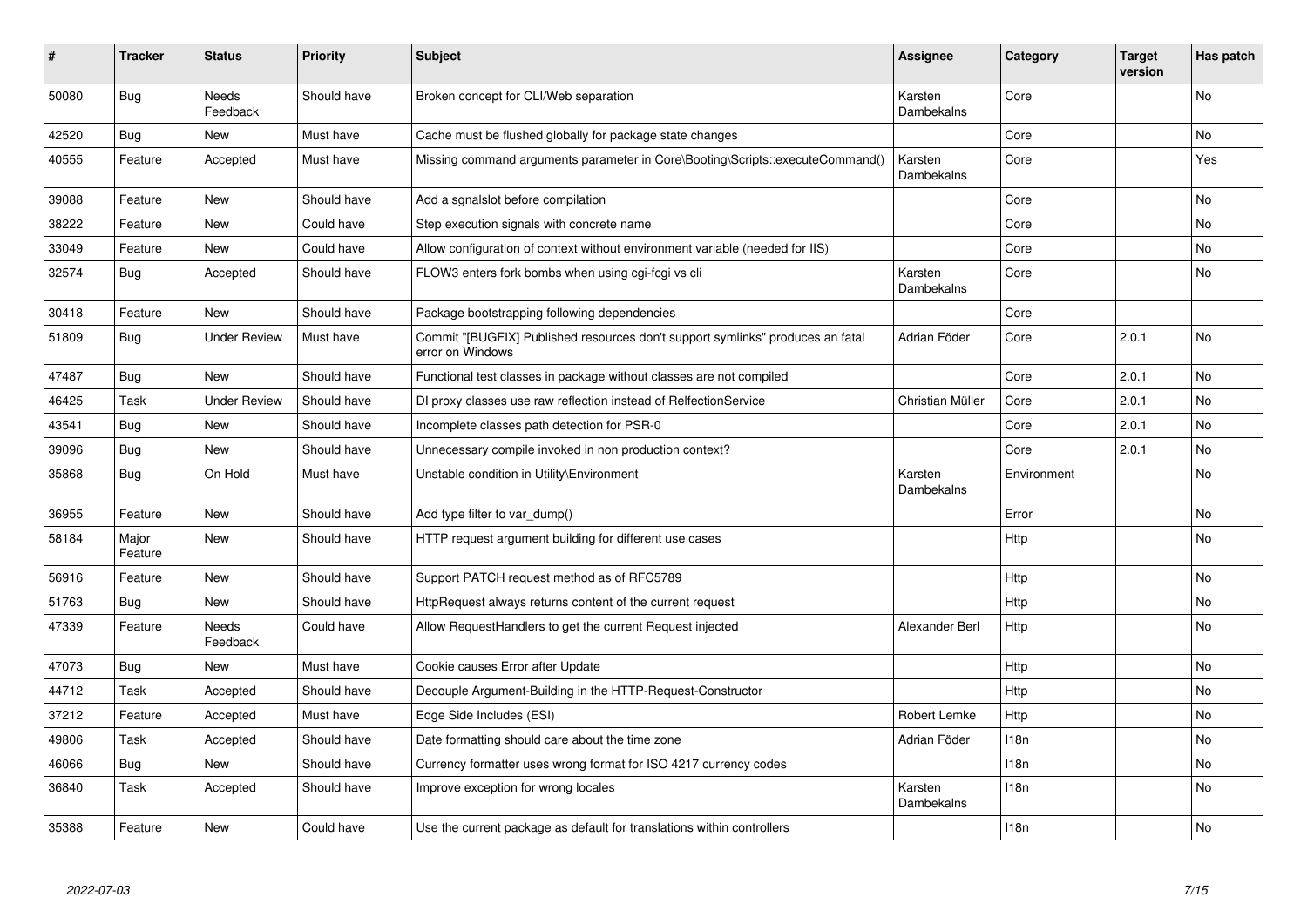| #     | <b>Tracker</b>   | <b>Status</b>       | <b>Priority</b> | Subject                                                                                                              | <b>Assignee</b>       | Category         | <b>Target</b><br>version | Has patch |
|-------|------------------|---------------------|-----------------|----------------------------------------------------------------------------------------------------------------------|-----------------------|------------------|--------------------------|-----------|
| 35030 | Feature          | <b>Under Review</b> | Should have     | Dynamic locale detection                                                                                             | Karsten<br>Dambekalns | 118n             |                          | No        |
| 33024 | <b>Bug</b>       | Accepted            | Must have       | Exception when validating a float in a Model with the Number validator                                               | Karsten<br>Dambekalns | 118n             |                          | <b>No</b> |
| 33018 | Feature          | <b>New</b>          | Should have     | Translator should support override of labels from other packages                                                     |                       | 118 <sub>n</sub> |                          | <b>No</b> |
| 32607 | Feature          | Needs<br>Feedback   | Should have     | Export localized strings for JS consumption                                                                          | Karsten<br>Dambekalns | 118n             |                          | No        |
| 26943 | Feature          | Needs<br>Feedback   | Should have     | Add i18n support to domain models                                                                                    | Karsten<br>Dambekalns | 118n             |                          | No        |
| 9313  | Feature          | New                 | Should have     | Support for currencies                                                                                               |                       | 118n             |                          | No        |
| 44361 | <b>Bug</b>       | New                 | Should have     | TYPO3\Flow\I18n\Formatter\DatetimeFormatter - caching DATETIME type                                                  |                       | 118n             | 2.0.1                    | No        |
| 49025 | Task             | <b>Under Review</b> | Could have      | Dynamic locale detection / determination                                                                             | Adrian Föder          | 118n             | 2.1                      | No        |
| 62292 | Major<br>Feature | New                 | Should have     | Support for entity translation                                                                                       |                       | 118n             | 2.x                      | No        |
| 54744 | <b>Bug</b>       | New                 | Should have     | System.log contains many NOTICE Flow The argument "workspace" declared in<br>pointcut does not exist in method TYPO3 |                       | Log              |                          | No        |
| 49039 | Feature          | New                 | Could have      | RFC: Use PSR-3 logger interface in Flow                                                                              |                       | Log              |                          | No        |
| 46050 | Feature          | New                 | Could have      | To decouple log file writing at Logger->logException                                                                 |                       | Log              |                          | No        |
| 9861  | Feature          | Needs<br>Feedback   | Should have     | Leave logging up and running as long as possible                                                                     |                       | Log              |                          | No        |
| 3312  | Feature          | Needs<br>Feedback   | Should have     | Allow for easy logging by annotations                                                                                | Robert Lemke          | Log              |                          |           |
| 48862 | Feature          | New                 | Should have     | Possibility to exclude package from file monitoring                                                                  |                       | Monitor          |                          | No        |
| 54037 | Feature          | <b>Under Review</b> | Should have     | JsonView accepts encoding options                                                                                    |                       | <b>MVC</b>       |                          | No        |
| 51459 | Feature          | New                 | Should have     | Allow catching of particular exceptions on property mapping                                                          |                       | <b>MVC</b>       |                          | No        |
| 48532 | <b>Bug</b>       | <b>Under Review</b> | Should have     | JsonView Configuration behaves differently for arrays and objects                                                    | Alexander Berl        | <b>MVC</b>       |                          | No        |
| 39674 | <b>Bug</b>       | New                 | Should have     | \TYPO3\FLOW3\var dump behaves weird in controller actions doing return                                               |                       | <b>MVC</b>       |                          | No        |
| 34674 | Feature          | Accepted            | Should have     | NotFoundView is not injected in ActionController                                                                     | Robert Lemke          | <b>MVC</b>       |                          | No        |
| 30890 | Feature          | Accepted            | Should have     | Developer Toolbar                                                                                                    | Christian Müller      | <b>MVC</b>       |                          | No        |
| 30428 | Feature          | New                 | Should have     | Cloning of request arguments                                                                                         |                       | <b>MVC</b>       |                          |           |
| 30424 | <b>Bug</b>       | New                 | Must have       | Forward object arguments with changes                                                                                |                       | <b>MVC</b>       |                          |           |
| 30423 | Feature          | New                 | Should have     | Rendering template of other action without forward                                                                   |                       | <b>MVC</b>       |                          | No        |
| 28231 | Feature          | New                 | Should have     | Allow output to STDERR for CLI Response                                                                              |                       | <b>MVC</b>       |                          |           |
| 26745 | Feature          | New                 | Should have     | MVC should know about entities lying in the session                                                                  |                       | MVC              |                          | No        |
| 25907 | Task             | New                 | Should have     | Referrer should only contain the URI of the previous request                                                         |                       | <b>MVC</b>       |                          |           |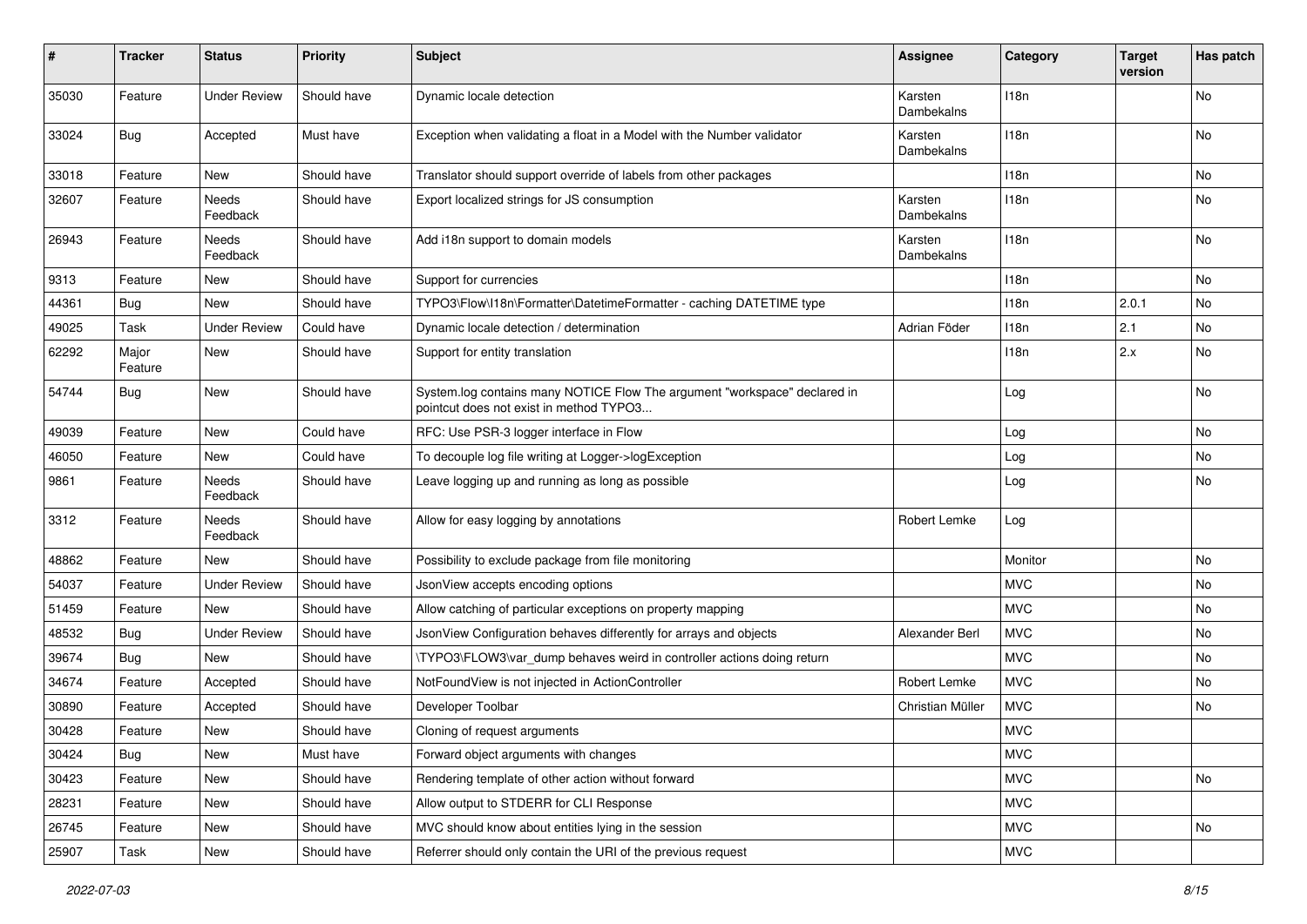| ∦     | <b>Tracker</b> | <b>Status</b>            | <b>Priority</b> | <b>Subject</b>                                                                                              | Assignee             | Category      | <b>Target</b><br>version | Has patch |
|-------|----------------|--------------------------|-----------------|-------------------------------------------------------------------------------------------------------------|----------------------|---------------|--------------------------|-----------|
| 3728  | Feature        | <b>New</b>               | Should have     | Support arrays of objects as controller arguments                                                           |                      | <b>MVC</b>    |                          |           |
| 3580  | Feature        | New                      | Must have       | Create an administration panel for the FLOW3 Development context                                            |                      | <b>MVC</b>    |                          |           |
| 3306  | Feature        | Accepted                 | Should have     | Flush routes cache automatically on class file modifications                                                | Robert Lemke         | <b>MVC</b>    |                          |           |
| 3305  | Feature        | Accepted                 | Must have       | Unmodified objects retrieved from a repository should not be validated in the<br>controller                 | Robert Lemke         | <b>MVC</b>    |                          | <b>No</b> |
| 3153  | Feature        | <b>New</b>               | Should have     | Support of action based filter rules defined by annotation.                                                 |                      | <b>MVC</b>    |                          |           |
| 2817  | Feature        | Needs<br>Feedback        | Should have     | Provide safeguard for preventing multiple submits of a form                                                 |                      | <b>MVC</b>    |                          | No        |
| 44186 | Bug            | <b>New</b>               | Should have     | Request does not accept custom Content-Type                                                                 |                      | <b>MVC</b>    | 2.0.1                    | No        |
| 44185 | <b>Bug</b>     | <b>New</b>               | Should have     | XML body always need a root node                                                                            |                      | <b>MVC</b>    | 2.0.1                    | <b>No</b> |
| 44184 | Bug            | <b>New</b>               | Should have     | Request arguments are not merged correctly for single object actions                                        |                      | <b>MVC</b>    | 2.0.1                    | <b>No</b> |
| 58773 | <b>Bug</b>     | Accepted                 | Should have     | Improve NoMatchingRouteException                                                                            | Bastian<br>Waidelich | MVC - Routing |                          | <b>No</b> |
| 58494 | <b>Bug</b>     | <b>Needs</b><br>Feedback | Must have       | Inifinite redirects if index.php presents in URI                                                            | Bastian<br>Waidelich | MVC - Routing |                          | <b>No</b> |
| 53350 | Bug            | Accepted                 | Should have     | Trying to create a Link in an Template in CLI Context should provide a helpful<br>exception                 | Bastian<br>Waidelich | MVC - Routing |                          | No        |
| 50395 | <b>Bug</b>     | Accepted                 | Should have     | Route cache caches routes for non dispatchable requests                                                     | Bastian<br>Waidelich | MVC - Routing |                          | <b>No</b> |
| 45917 | <b>Bug</b>     | <b>New</b>               | Should have     | RoutePartHandler transliteration must be improved                                                           |                      | MVC - Routing |                          | No        |
| 45405 | <b>Bug</b>     | Accepted                 | Should have     | Uncaught Exception in DynamicRoutePart                                                                      | Bastian<br>Waidelich | MVC - Routing |                          | No        |
| 44891 | Feature        | <b>New</b>               | Should have     | Routes should be able to enforce http/https protocol                                                        |                      | MVC - Routing |                          | <b>No</b> |
| 37405 | Feature        | <b>Under Review</b>      | Should have     | When changing a property wich is used in routing the Link-VH should direkt to the<br>new properties value   |                      | MVC - Routing |                          | No        |
| 29972 | Feature        | <b>Under Review</b>      | Should have     | Configurable Redirects                                                                                      | Tim Kandel           | MVC - Routing |                          | <b>No</b> |
| 53224 | <b>Bug</b>     | <b>New</b>               | Should have     | Constructor in subclass breaks call chain leading to missing identifier / uuid                              |                      | Object        |                          | <b>No</b> |
| 46974 | Bug            | Accepted                 | Should have     | Original and Proxy class in one file makes it difficult to reach 100% code coverage for<br>functional tests | Christian Müller     | Object        |                          | <b>No</b> |
| 40283 | Bug            | <b>New</b>               | Should have     | New constructor in grandparent class not called                                                             |                      | Object        |                          | No        |
| 35783 | Feature        | New                      | Should have     | Lifecycle method after property mapping                                                                     |                      | Object        |                          | No        |
| 35083 | <b>Bug</b>     | <b>New</b>               | Should have     | involving SecurityContext in Widget's __wakeup situation leads to an exception                              |                      | Object        |                          | No        |
| 31262 | Feature        | <b>New</b>               | Should have     | Named arguments in Objects yaml for constructor arguments                                                   |                      | Object        |                          | No        |
| 31261 | Feature        | <b>New</b>               | Should have     | Virtual objects - generate proxy classes for interfaces                                                     |                      | Object        |                          | No        |
| 31210 | <b>Bug</b>     | <b>New</b>               | Must have       | constructor of proxy class not compatible with interfaces defening a constructor                            |                      | Object        |                          | No        |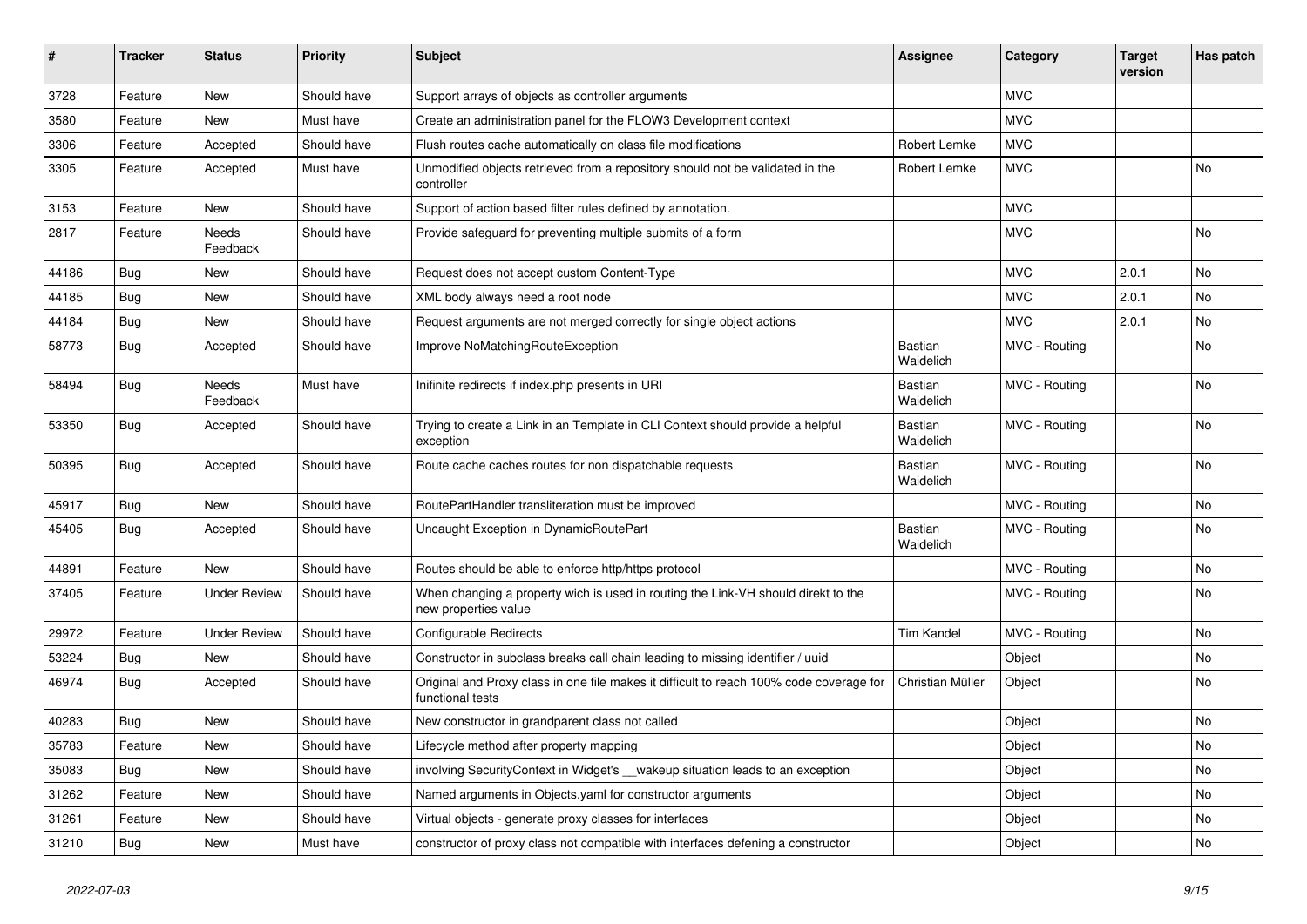| ∦     | <b>Tracker</b>   | <b>Status</b>       | <b>Priority</b> | <b>Subject</b>                                                                                          | <b>Assignee</b>         | Category    | <b>Target</b><br>version | Has patch |
|-------|------------------|---------------------|-----------------|---------------------------------------------------------------------------------------------------------|-------------------------|-------------|--------------------------|-----------|
| 27088 | Bug              | On Hold             | Should have     | initializeObject() is called too early when reconstructing entities                                     |                         | Object      |                          | No        |
| 25988 | <b>Bug</b>       | New                 | Should have     | Useless proxies are built for some classes                                                              |                         | Object      |                          |           |
| 3588  | Feature          | Accepted            | Should have     | Support value objects in the Object Factory                                                             | Robert Lemke            | Object      |                          |           |
| 47331 | Bug              | Accepted            | Must have       | ObjectManager shutdown with Dependency Injection Proxy causes fatal errors                              |                         | Object      | 2.0.1                    | <b>No</b> |
| 46716 | <b>Bug</b>       | New                 | Must have       | Empty class names in Dependencylnjection proxy code when using Caches /<br>Factory-created dependencies |                         | Object      | 2.0.1                    | No        |
| 42101 | <b>Bug</b>       | New                 | Must have       | Proxyclasses are not rebuild in Development context unless cache is empty                               |                         | Object      | 2.0.1                    | No        |
| 57437 | <b>Bug</b>       | New                 | Should have     | Composer package replacement is not supported                                                           |                         | Package     |                          | No        |
| 54458 | Bug              | New                 | Should have     | Missing Version Number in packages                                                                      |                         | Package     |                          | No        |
| 53620 | <b>Bug</b>       | New                 | Should have     | Move Classes/TYPO3/Flow/Composer to own Package                                                         |                         | Package     |                          | No        |
| 50262 | Feature          | New                 | Could have      | Add Keywords to composer Json                                                                           |                         | Package     |                          | No        |
| 41900 | Feature          | Accepted            | Should have     | Check for duplicate PSR-0 autoload namespaces                                                           | Christian Jul<br>Jensen | Package     |                          | No        |
| 41832 | Task             | New                 | Should have     | Improve error handling for incompatible packages                                                        | Christian Jul<br>Jensen | Package     |                          | No        |
| 41414 | Task             | Needs<br>Feedback   | Should have     | Check packageKey naming / file structure below Packages/Vendor                                          |                         | Package     |                          | No        |
| 5774  | Feature          | New                 | Should have     | Package Manager should clear all cache entries tagged with %PACKAGE%                                    |                         | Package     |                          |           |
| 1856  | Feature          | New                 | Should have     | The Package Manager checks dependencies between packages on each activation /<br>deactivation           | Christopher<br>Hlubek   | Package     |                          |           |
| 47858 | <b>Bug</b>       | Needs<br>Feedback   | Should have     | Remove .htaccess from Composer Installer Essentials                                                     | Christopher<br>Hlubek   | Package     | 2.0.1                    | No        |
| 59672 | Feature          | <b>Under Review</b> | Should have     | Add support for Doctrine 2.5 embeddables                                                                | Alexander Berl          | Persistence |                          | No        |
| 59442 | <b>Bug</b>       | <b>Under Review</b> | Should have     | Composite primary keys including foreign entity don't work                                              |                         | Persistence |                          | No        |
| 59366 | <b>Bug</b>       | <b>Under Review</b> | Should have     | fix* lifecycle callbacks should not be registered for unproxied entities                                |                         | Persistence |                          | No        |
| 59322 | <b>Bug</b>       | New                 | Should have     | Mssing field exception should show missing migrations as well                                           |                         | Persistence |                          | No        |
| 56602 | Major<br>Feature | New                 | Should have     | Handling Of Multi Identity Entities                                                                     |                         | Persistence |                          | No        |
| 56573 | <b>Bug</b>       | New                 | Should have     | Converting by Flow\Identity                                                                             |                         | Persistence |                          | No        |
| 55953 | Task             | New                 | Could have      | Repair and streamline ValueObject support                                                               |                         | Persistence |                          | No        |
| 55793 | Feature          | <b>Under Review</b> | Could have      | Add Support for groupBy                                                                                 | Kerstin<br>Huppenbauer  | Persistence |                          | No        |
| 52014 | Bug              | New                 | Should have     | Migration makes fields NOT NULL even though not true                                                    |                         | Persistence |                          | No        |
| 51188 | Bug              | New                 | Should have     | Doctrine does not respect AOP-injected properties                                                       |                         | Persistence |                          | No        |
| 49050 | Feature          | New                 | Should have     | Allow Subqueries in QueryInterface                                                                      |                         | Persistence |                          | No        |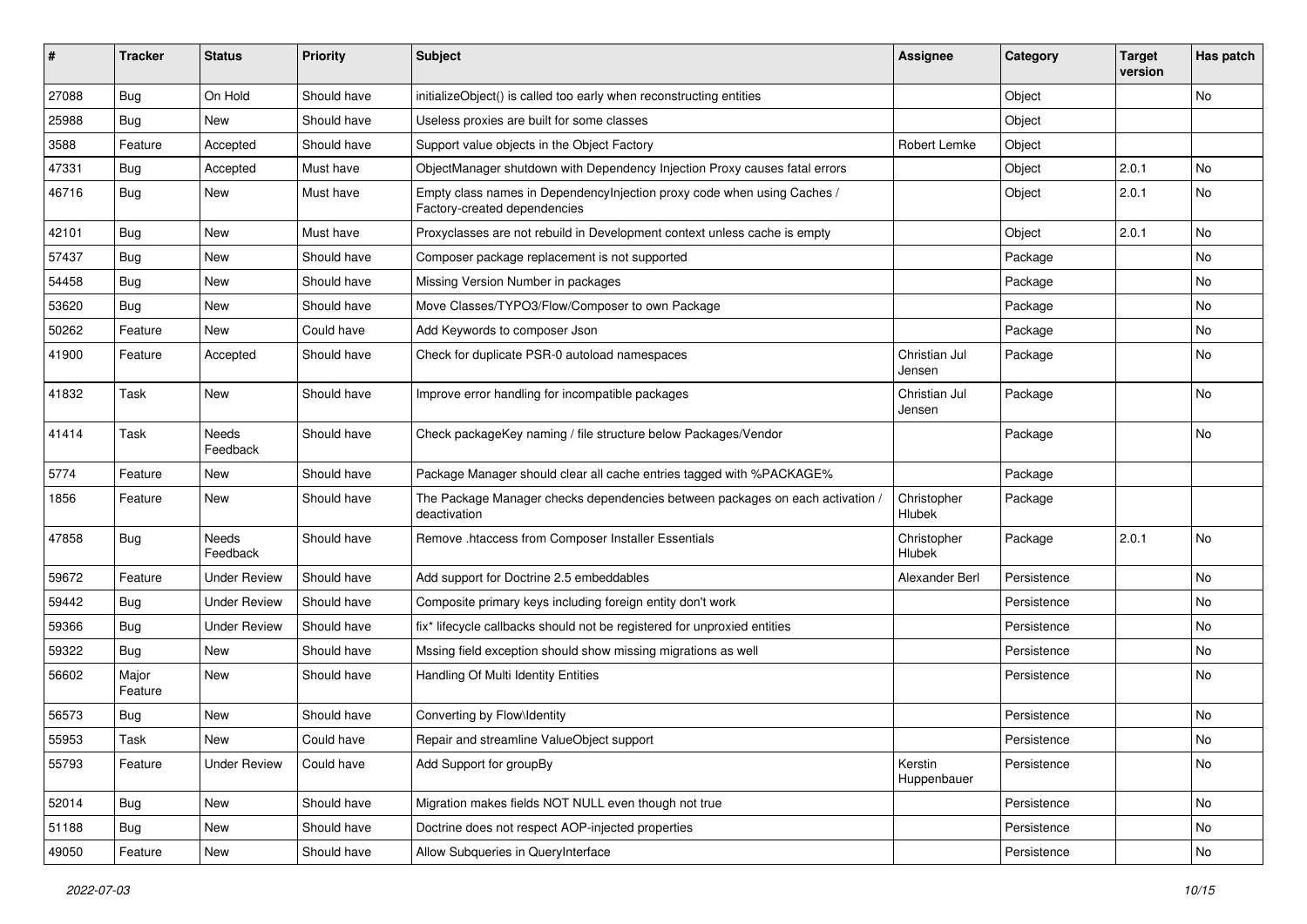| #     | <b>Tracker</b> | <b>Status</b>       | <b>Priority</b> | Subject                                                                                       | <b>Assignee</b>       | Category    | <b>Target</b><br>version | Has patch |
|-------|----------------|---------------------|-----------------|-----------------------------------------------------------------------------------------------|-----------------------|-------------|--------------------------|-----------|
| 47951 | Feature        | <b>New</b>          | Should have     | Warn if persistence stack is not empty at the end of a get-request                            |                       | Persistence |                          | No        |
| 46010 | <b>Bug</b>     | New                 | Should have     | Generating a DiscriminatorMap with base class in different namespace does not work            |                       | Persistence |                          | No        |
| 46009 | Task           | New                 | Should have     | Improve error message for missing class in Flow annotation driver                             |                       | Persistence |                          | No        |
| 45640 | <b>Bug</b>     | New                 | Could have      | Every relation is set to cascade=all if the related entity is no aggregate root               |                       | Persistence |                          | No        |
| 44396 | Task           | Accepted            | Should have     | Move Doctrine ORM integration onto own namespace                                              | Karsten<br>Dambekalns | Persistence |                          | No        |
| 44375 | Task           | Accepted            | Should have     | Make all persistence reads go through repositories                                            | Karsten<br>Dambekalns | Persistence |                          | No        |
| 44244 | <b>Bug</b>     | <b>New</b>          | Should have     | defaultOrderings aren't applied on related objects                                            |                       | Persistence |                          | No        |
| 43993 | Task           | New                 | Should have     | Warn when no migrations are found at all during doctrine: migrate                             |                       | Persistence |                          | No        |
| 43967 | <b>Bug</b>     | New                 | Should have     | Error in evaluating orphanRemoval in Flow Annotation driver                                   |                       | Persistence |                          | No        |
| 43192 | <b>Bug</b>     | Accepted            | Should have     | findByIdentifier() for non-persisted objects not working for custom identifier properties     | Karsten<br>Dambekalns | Persistence |                          | No        |
| 41807 | Task           | <b>Under Review</b> | Should have     | Initialize the eventmanager in the EntityManagerInterface                                     |                       | Persistence |                          | <b>No</b> |
| 41420 | Feature        | New                 | Should have     | Support entity versioning                                                                     |                       | Persistence |                          | No        |
| 37372 | Feature        | Accepted            | Should have     | Inheritance in ORM should be configured automatically                                         | Karsten<br>Dambekalns | Persistence |                          | No        |
| 37354 | Bug            | Accepted            | Should have     | Do not apply generateValueHash() and generateUuid() if custom identifier is used              | Karsten<br>Dambekalns | Persistence |                          | <b>No</b> |
| 37352 | <b>Bug</b>     | Under Review        | Must have       | generateValueHash() should use getIdentifierByObject()                                        | Karsten<br>Dambekalns | Persistence |                          | No        |
| 36804 | <b>Bug</b>     | New                 | Should have     | Orphaned entities within aggregates are not removed                                           |                       | Persistence |                          | No        |
| 36715 | Feature        | Accepted            | Should have     | Make simultaneous use of multiple persistence backends possible                               | Karsten<br>Dambekalns | Persistence |                          | No        |
| 36495 | Bug            | New                 | Should have     | HTTP Response is sent before persistence preventing Exceptions to be displayed on<br>redirect |                       | Persistence |                          | No        |
| 34879 | Bug            | Accepted            | Must have       | Proxied object is not update()able                                                            | Karsten<br>Dambekalns | Persistence |                          | No        |
| 30933 | Feature        | Needs<br>Feedback   | Should have     | Check for unique constraints on add()                                                         | Karsten<br>Dambekalns | Persistence |                          | <b>No</b> |
| 29425 | <b>Bug</b>     | New                 | Should have     | Deletion of a blog post with resources fails with FK constraint error                         |                       | Persistence |                          |           |
| 28136 | Feature        | New                 | Should have     | HTTP Semantics for Transactions and more                                                      |                       | Persistence |                          | No        |
| 28016 | <b>Bug</b>     | Needs<br>Feedback   | Should have     | Cascade remove of cleared ArrayCollection                                                     | Karsten<br>Dambekalns | Persistence |                          | No        |
| 13559 | Bug            | Accepted            | Should have     | ObjectSerializer failes with persistent objects within arrays                                 | Karsten<br>Dambekalns | Persistence |                          | No        |
| 9537  | Feature        | New                 | Should have     | Query criterions should be able to compare whole objects                                      |                       | Persistence |                          |           |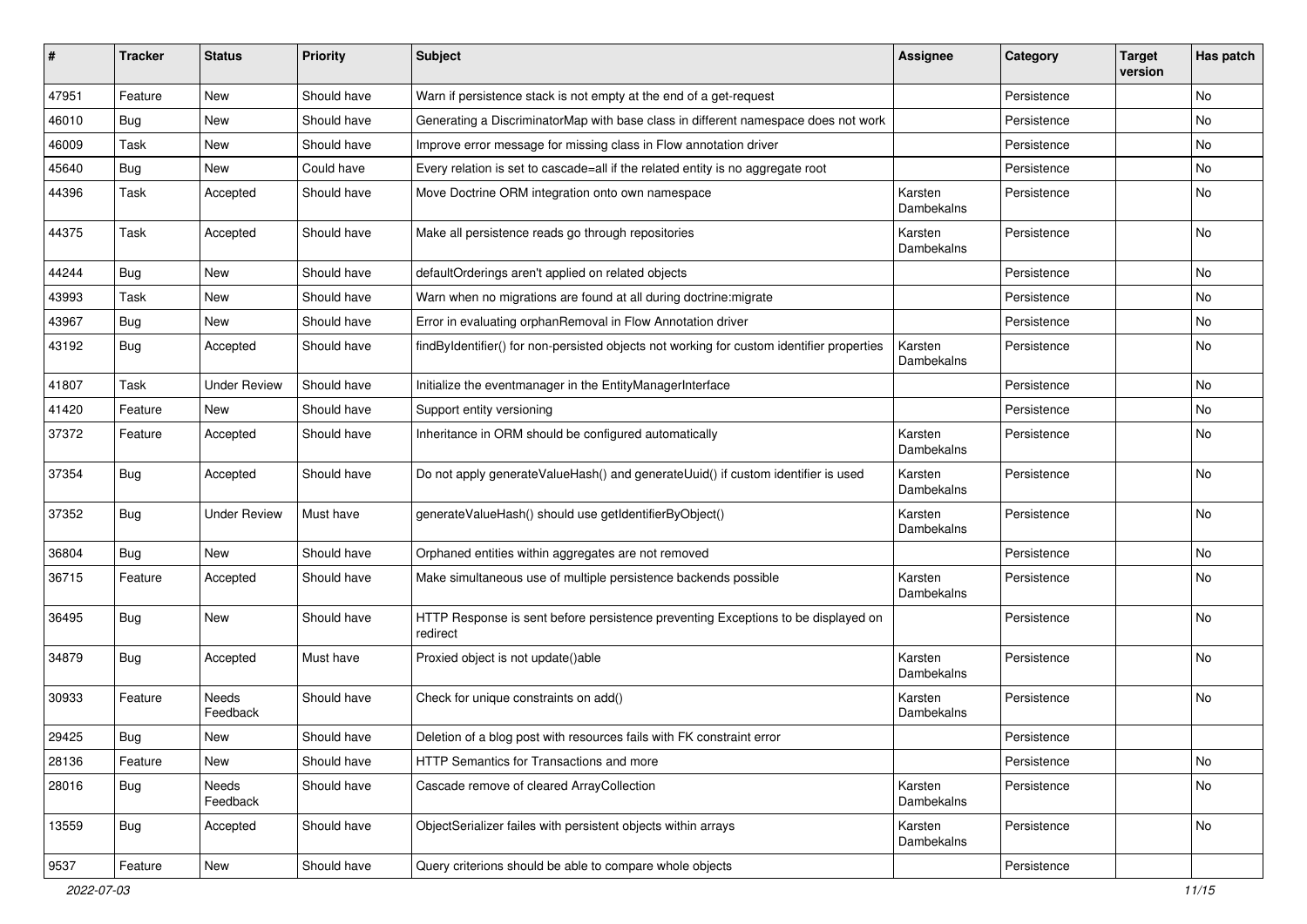| #     | <b>Tracker</b> | <b>Status</b>       | <b>Priority</b> | Subject                                                                                                                                                 | <b>Assignee</b>        | Category    | <b>Target</b><br>version | Has patch |
|-------|----------------|---------------------|-----------------|---------------------------------------------------------------------------------------------------------------------------------------------------------|------------------------|-------------|--------------------------|-----------|
| 43190 | <b>Bug</b>     | Accepted            | Should have     | Misleading exception message for incompatible database structure                                                                                        | Karsten<br>Dambekalns  | Persistence | 2.0.1                    | No        |
| 54046 | <b>Bug</b>     | New                 | Must have       | Removal of ValueObjects from a ManyToMany relationship is not possible                                                                                  |                        | Persistence | 2.1                      | No        |
| 59023 | <b>Bug</b>     | <b>New</b>          | Should have     | BooleanConverter should not convert empty values to boolean                                                                                             |                        | Property    |                          | No        |
| 56107 | <b>Bug</b>     | New                 | Should have     | Property mapping configuration only supports one wildcard at a time                                                                                     |                        | Property    |                          | No        |
| 49566 | <b>Bug</b>     | New                 | Should have     | NULL source values are not handled correctly                                                                                                            | Adrian Föder           | Property    |                          | <b>No</b> |
| 47273 | Feature        | New                 | Should have     | Support mapping properties with differing types for setter and property                                                                                 |                        | Property    |                          | No        |
| 37292 | <b>Bug</b>     | <b>Under Review</b> | Should have     | PropertyMappingConfiguration::mapUnknownProperties is not passed down to<br>Subconfiguration                                                            | Sebastian<br>Kurfuerst | Property    |                          | Yes       |
| 37279 | Feature        | <b>New</b>          | Should have     | <b>Request PropertyMapping</b>                                                                                                                          |                        | Property    |                          | No.       |
| 34134 | Bug            | Needs<br>Feedback   | Should have     | PropertyMapper throws unnecessary exception                                                                                                             | Christian Müller       | Property    |                          | Yes       |
| 34133 | Feature        | New                 | Could have      | RFC: Handle Semicolons in Path part of URIs as Scoped Path Parameters                                                                                   |                        | Property    |                          | <b>No</b> |
| 32106 | Feature        | Accepted            | Should have     | Support for Object source in PropertyMapper                                                                                                             |                        | Property    |                          | Yes       |
| 39791 | <b>Bug</b>     | New                 | Must have       | Reflection data of old aspect is not removed                                                                                                            |                        | Reflection  | 1.1.1                    | No        |
| 61043 | Task           | New                 | Should have     | Rename ClassSchema to ModelSchema                                                                                                                       |                        | Reflection  |                          | No        |
| 53533 | Bug            | New                 | Should have     | Class reflection assumes reverse PSR-0, can lead to fail in autoloader                                                                                  |                        | Reflection  |                          | No        |
| 31002 | <b>Bug</b>     | New                 | Should have     | Generated __sleep method handles static properties as members.                                                                                          |                        | Reflection  |                          |           |
| 26767 | Feature        | New                 | Should have     | Reflection method to get a method return type and documentation                                                                                         |                        | Reflection  |                          |           |
| 26765 | Feature        | Accepted            | Should have     | Support class schema features for every reflected class                                                                                                 | Karsten<br>Dambekalns  | Reflection  |                          | <b>No</b> |
| 10678 | Bug            | New                 | Must have       | ReflectionService doesn't reflect methods of child classes correctly when they get<br>reflected before their parent class in the initialization process |                        | Reflection  |                          |           |
| 47325 | <b>Bug</b>     | <b>Under Review</b> | Should have     | ReflectionData and classSchema caches need not be freezable                                                                                             |                        | Reflection  | 2.0.1                    | <b>No</b> |
| 51847 | <b>Bug</b>     | New                 | Should have     | Overiding controller actions with other required parameter sets results in fatal error.                                                                 |                        | Reflection  | 2.x                      | No        |
| 57815 | <b>Bug</b>     | New                 | Should have     | Invalid resources are saved in the persistent resources folder                                                                                          |                        | Resource    |                          | No        |
| 51676 | Feature        | <b>Under Review</b> | Should have     | Support of symlinks for Resources                                                                                                                       |                        | Resource    |                          | No        |
| 47075 | Feature        | New                 | Should have     | Make Exception more meaningful                                                                                                                          |                        | Resource    |                          | No        |
| 45103 | Feature        | New                 | Should have     | Make static resource URI generation available outside of Fluid                                                                                          |                        | Resource    |                          | No        |
| 42888 | <b>Bug</b>     | Needs<br>Feedback   | Should have     | ResourceManager chokes on non existing files                                                                                                            |                        | Resource    |                          | No        |
| 41496 | Bug            | New                 | Must have       | Upload identical Resources, deleting fails                                                                                                              |                        | Resource    |                          | No        |
| 39253 | Feature        | Accepted            | Should have     | Remove mirroring mode option and code                                                                                                                   | Karsten<br>Dambekalns  | Resource    |                          | No        |
| 36800 | Task           | Accepted            | Should have     | Streamline Resource object API                                                                                                                          | Robert Lemke           | Resource    |                          | No        |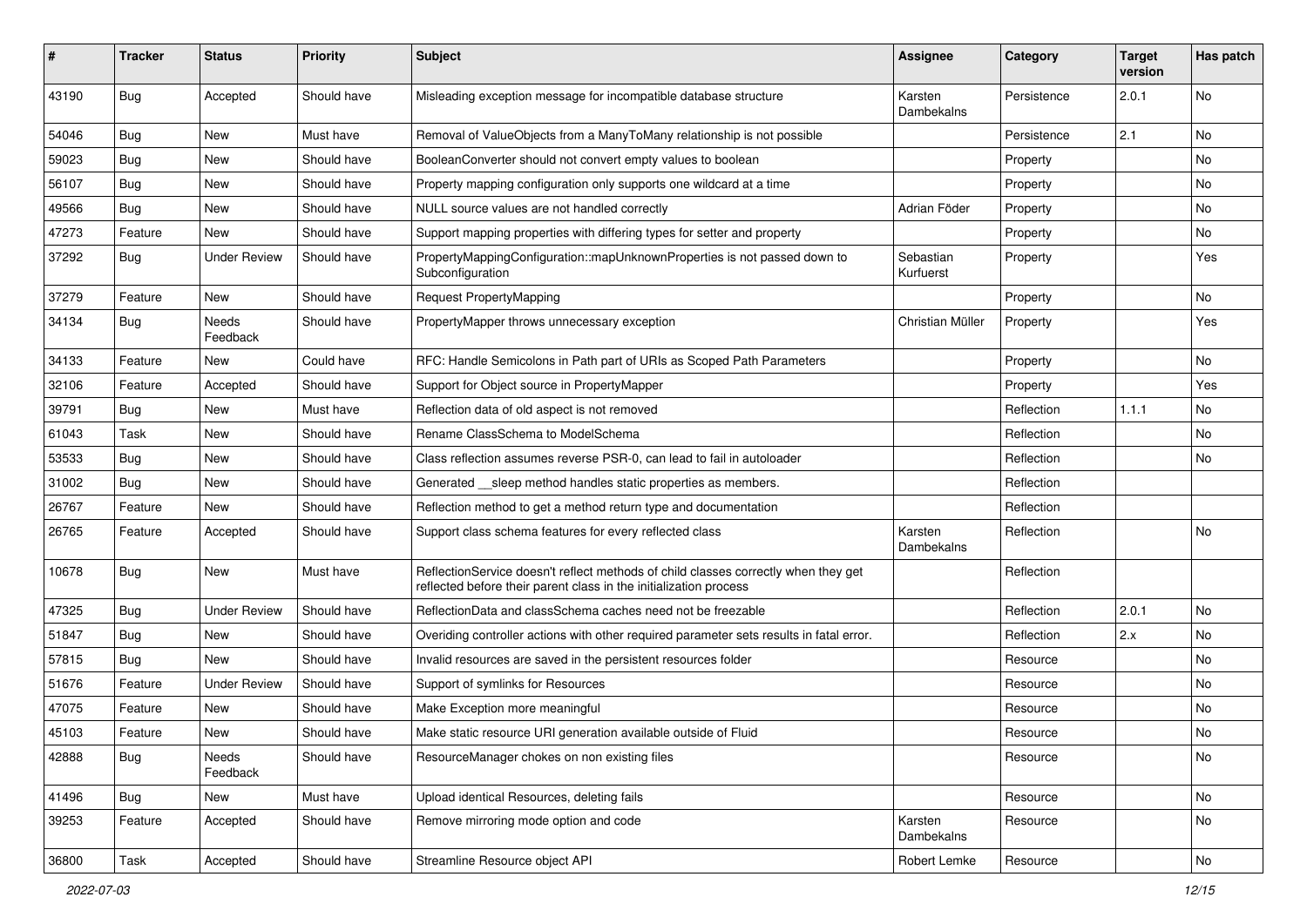| #     | Tracker    | <b>Status</b>            | <b>Priority</b> | <b>Subject</b>                                                                                                       | Assignee              | Category | <b>Target</b><br>version | Has patch |
|-------|------------|--------------------------|-----------------|----------------------------------------------------------------------------------------------------------------------|-----------------------|----------|--------------------------|-----------|
| 33937 | Feature    | Accepted                 | Should have     | Convenience method to resolve public "resource://" paths                                                             | Karsten<br>Dambekalns | Resource |                          | No        |
| 33587 | Feature    | New                      | Should have     | Automatically remove unused Resources                                                                                |                       | Resource |                          | No        |
| 27721 | Bug        | <b>Needs</b><br>Feedback | Should have     | Permissions of uploaded resources not correct                                                                        | Karsten<br>Dambekalns | Resource |                          | No        |
| 47950 | <b>Bug</b> | New                      | Should have     | import of remote resources                                                                                           |                       | Resource | 2.0.1                    | No        |
| 58852 | <b>Bug</b> | New                      | Should have     | TYPO3\Flow\Security\Exception\AccessDeniedException should clarify which action<br>fails to execute                  |                       | Security |                          | No        |
| 57541 | <b>Bug</b> | <b>Under Review</b>      | Must have       | Content Security: operands work intrinsically differently in Rewrite and Manual check                                |                       | Security |                          | <b>No</b> |
| 54589 | <b>Bug</b> | New                      | Should have     | Role parent is not removed from roles MM table                                                                       |                       | Security |                          | No        |
| 54146 | Bug        | New                      | Should have     | Different sorting of arguments in ACL Patterns doesnt work                                                           | Christian Müller      | Security |                          | No        |
| 53177 | Feature    | New                      | Should have     | entity resource policy value support for `this`                                                                      |                       | Security |                          | No        |
| 50115 | Feature    | <b>Under Review</b>      | Must have       | During the policy loading, we need to take care if class exist                                                       | Dominique Feyer       | Security |                          | Yes       |
| 49780 | <b>Bug</b> | New                      | Should have     | Roles are not synchronized                                                                                           |                       | Security |                          | No        |
| 49373 | <b>Bug</b> | New                      | Must have       | Methods policy with key "Controllers" is ignored                                                                     |                       | Security |                          | No        |
| 48167 | Feature    | Accepted                 | Should have     | Command line account and role browsing                                                                               | Adrian Föder          | Security |                          | No        |
| 47859 | Task       | Accepted                 | Should have     | Logging: Do not log all decisions in \TYPO3\Flow\Security\Aspect\LoggingAspect                                       | Robert Lemke          | Security |                          | No        |
| 47429 | <b>Bug</b> | New                      | Should have     | Global policy files no longer allowed                                                                                |                       | Security |                          | No        |
| 46063 | Feature    | New                      | Should have     | Implement username password provider with "remember me" persistent cookie                                            | Christopher<br>Hlubek | Security |                          | No        |
| 45611 | Bug        | New                      | Could have      | Destruction of session after logout should be configurable                                                           |                       | Security |                          | No        |
| 45253 | Task       | Accepted                 | Must have       | Throw exception in PointcutMethodNameFilter if given method's argument does not<br>match the actual method signature | Christian Müller      | Security |                          | No        |
| 44563 | Feature    | <b>New</b>               | Should have     | Logged in users via HTTP Basic always get re-authenticated                                                           |                       | Security |                          | No        |
| 44314 | Task       | Accepted                 | Must have       | slightly file permissions for /Configuration/* and /Data/Persistent/EncryptionKey                                    | Karsten<br>Dambekalns | Security |                          | No        |
| 42606 | <b>Bug</b> | New                      | Must have       | Content Security with nested objects                                                                                 |                       | Security |                          | No        |
| 41029 | <b>Bug</b> | Accepted                 | Should have     | Method security is also evaluating abstract classes                                                                  | Karsten<br>Dambekalns | Security |                          | No        |
| 39910 | Feature    | Accepted                 | Should have     | Ability to query user based on roles                                                                                 |                       | Security |                          | No        |
| 38065 | Feature    | New                      | Must have       | Implement content security for DQL queries                                                                           | Andreas Förthner      | Security |                          | No        |
| 37846 | Feature    | New                      | Should have     | Should be able to declare more than one controllerObjectName per requestPatterns                                     |                       | Security |                          | No        |
| 36508 | Bug        | New                      | Should have     | AuthenticationProvider Request Patterns                                                                              |                       | Security |                          | No        |
| 35720 | <b>Bug</b> | New                      | Must have       | Access denied Exception for widget links to actions with a policy                                                    |                       | Security |                          | No        |
| 34816 | Feature    | New                      | Should have     | Long text encryption                                                                                                 |                       | Security |                          | No        |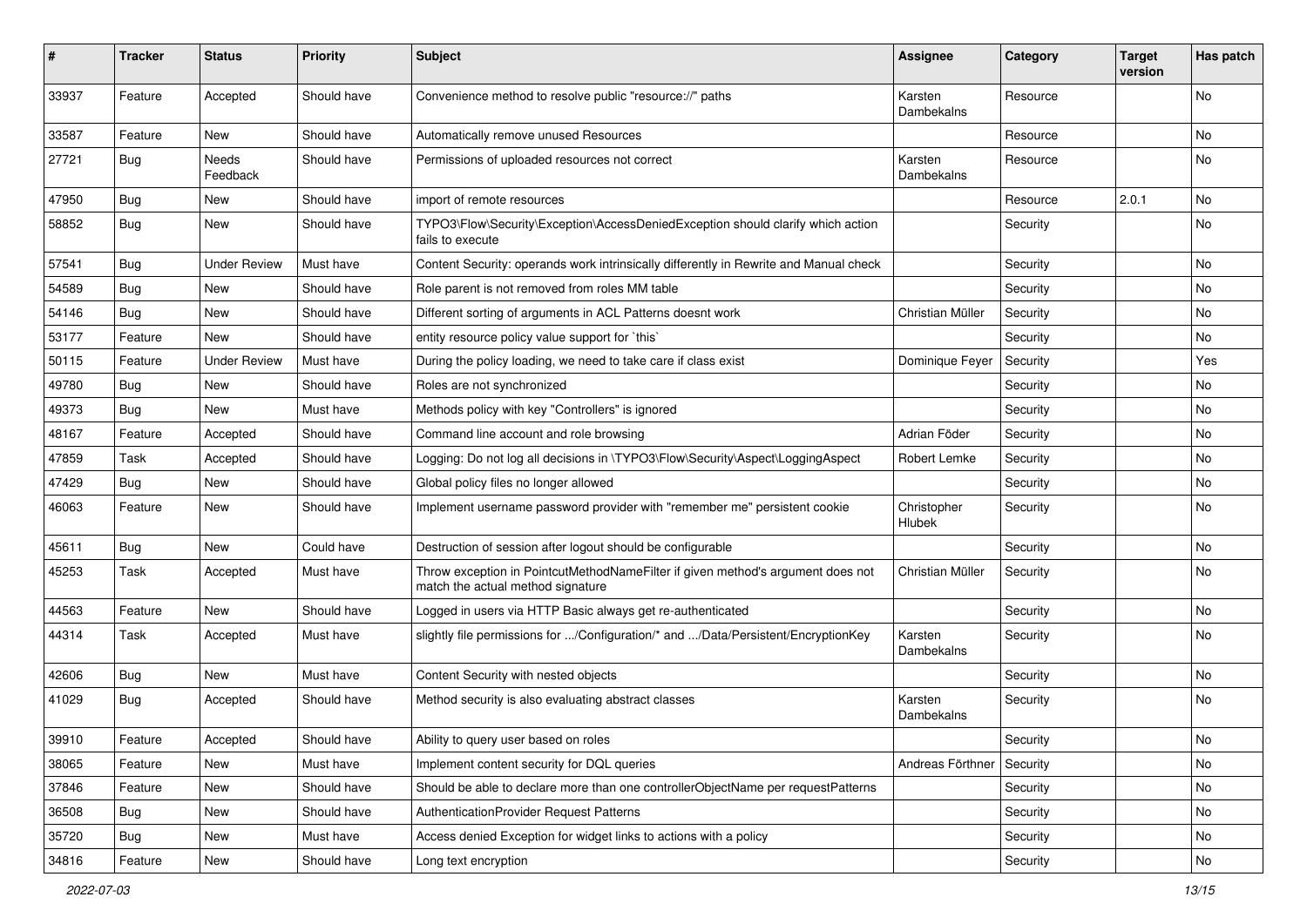| #     | <b>Tracker</b> | <b>Status</b>       | <b>Priority</b> | <b>Subject</b>                                                                                                               | <b>Assignee</b>       | Category | <b>Target</b><br>version | Has patch |
|-------|----------------|---------------------|-----------------|------------------------------------------------------------------------------------------------------------------------------|-----------------------|----------|--------------------------|-----------|
| 33078 | Bug            | <b>New</b>          | Should have     | No Redirect to Login                                                                                                         |                       | Security |                          | No        |
| 33055 | Bug            | New                 | Must have       | AccessDeniedException instead of WebRedirect                                                                                 |                       | Security |                          | No        |
| 32869 | <b>Bug</b>     | New                 | Must have       | Security config tokenClass doesnt throw exception if not found the class                                                     |                       | Security |                          | No        |
| 32425 | Bug            | Accepted            | Must have       | IpAddressRange methods not completly implemented                                                                             | Karsten<br>Dambekalns | Security |                          | Yes       |
| 32105 | Bug            | <b>New</b>          | Must have       | IgnoreValidation ignored if ACL is set for this controller action                                                            |                       | Security |                          | <b>No</b> |
| 30425 | <b>Bug</b>     | New                 | Should have     | New methods are not updated in Policies during Development                                                                   |                       | Security |                          |           |
| 29387 | Feature        | Needs<br>Feedback   | Should have     | A token with wrong credentials should throw an exception                                                                     | Andreas Förthner      | Security |                          |           |
| 28319 | Bug            | Needs<br>Feedback   | Should have     | Access denied will be logged at the wrong location in nested calls                                                           |                       | Security |                          | <b>No</b> |
| 28052 | Feature        | On Hold             | Should have     | Possibility to enable or disable accounts                                                                                    | Julian Kleinhans      | Security |                          | <b>No</b> |
| 9968  | Feature        | New                 | Should have     | Promote security publishing configuration automatically when persisting models                                               | Andreas Förthner      | Security |                          |           |
| 8463  | Feature        | New                 | Should have     | Check security policy for objects reconstituted in the session scope                                                         |                       | Security |                          |           |
| 8462  | Feature        | New                 | Should have     | Check subobjects in query rewriting                                                                                          |                       | Security |                          |           |
| 6603  | Feature        | New                 | Must have       | Provide a policy management API                                                                                              | Andreas Förthner      | Security |                          |           |
| 6602  | Feature        | <b>New</b>          | Could have      | Implement after invocation handling                                                                                          | Andreas Förthner      | Security |                          |           |
| 6601  | Task           | On Hold             | Could have      | Introduce a new roles definition syntax including runtime constraints                                                        | Andreas Förthner      | Security |                          |           |
| 5442  | Feature        | New                 | Should have     | Destroy session / logout user on deleting an account                                                                         | Andreas Förthner      | Security |                          |           |
| 3621  | Feature        | New                 | Should have     | Implement dynamic firewall filter registration                                                                               | Andreas Förthner      | Security |                          |           |
| 3619  | Feature        | New                 | Should have     | Implement System Policy Support/System Security                                                                              | Andreas Förthner      | Security |                          |           |
| 48898 | Bug            | New                 | Must have       | configuration for roles fails if one of Policy yaml files contain empty "roles array"                                        | Christian Müller      | Security | 2.0.1                    | No        |
| 42601 | <b>Bug</b>     | <b>Under Review</b> | Must have       | Content Security: QOM rewriting is omitted if used in certain cases in an Action<br>Controller                               | Robert Lemke          | Security | 2.0.1                    | No        |
| 27798 | Bug            | Accepted            | Must have       | CSRF protection not working for forms in a plugin                                                                            |                       | Security | 2.0.1                    | <b>No</b> |
| 58927 | <b>Bug</b>     | New                 | Should have     | Overlapping ressouce definitions in Policy.yaml resolved incorrectly                                                         |                       | Security | 2.1                      | No        |
| 55937 | <b>Bug</b>     | New                 | Must have       | FlashMessage queue is lost                                                                                                   |                       | Session  |                          | No        |
| 46210 | Bug            | Needs<br>Feedback   | Should have     | securityContext->getParty() in the initializeObject() method of a session-Scope object<br>throws exception on second request |                       | Session  |                          | No        |
| 46097 | Bug            | New                 | Must have       | Logged in user gets session of an other logged in user                                                                       | Robert Lemke          | Session  |                          | No        |
| 40418 | Feature        | Needs<br>Feedback   | Could have      | Add an option to flow3:cache:flush thats keeps user sessions active                                                          |                       | Session  |                          | No        |
| 37227 | Bug            | On Hold             | Must have       | securityContext->getParty is not available in widget context                                                                 |                       | Session  |                          | No        |
| 29405 | <b>Bug</b>     | New                 | Must have       | When storing a new entity inside the session, it will be fully serialized instead of just<br>the reference being stored      |                       | Session  |                          |           |